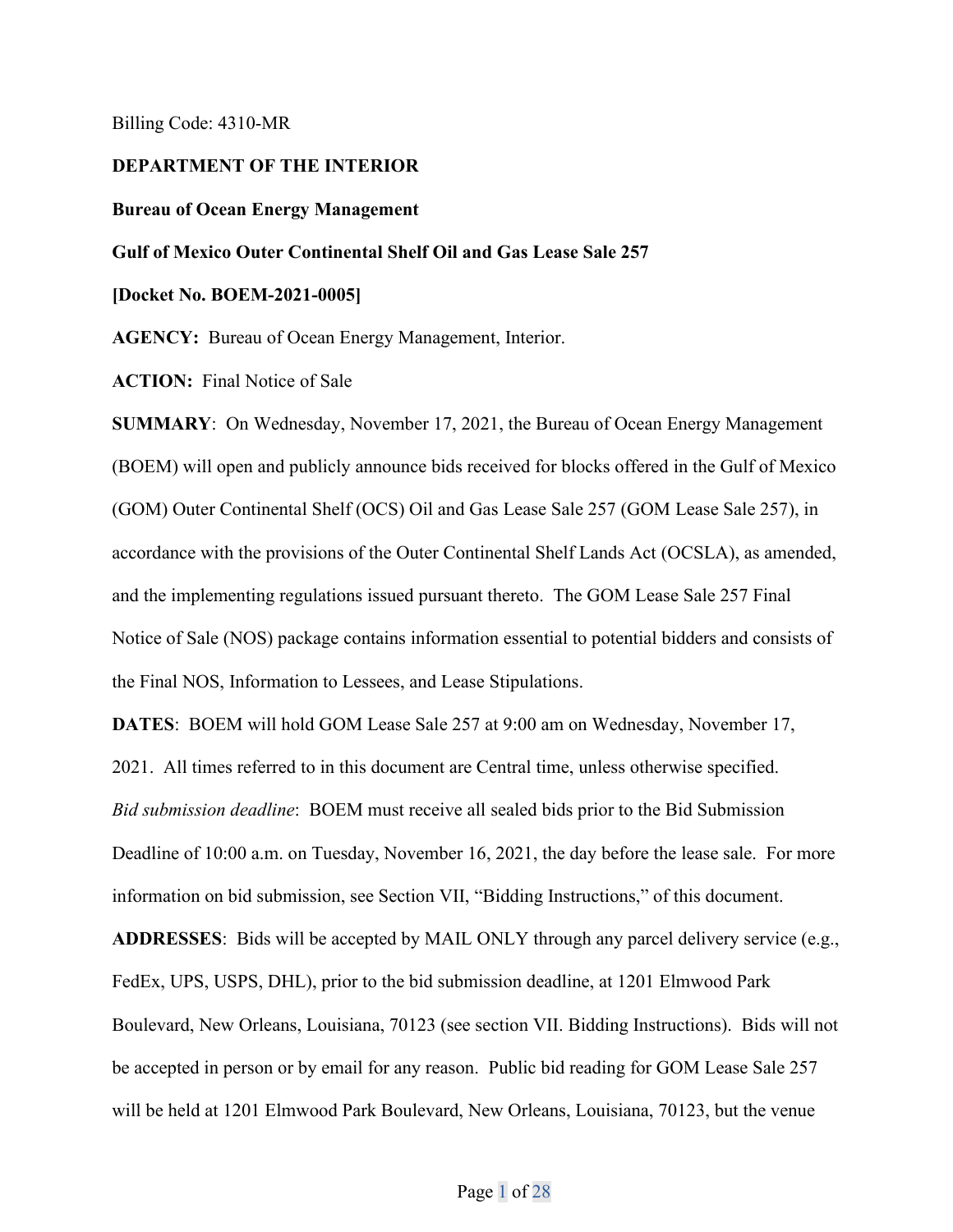will not be open to the general public, media, or industry during bid opening or reading. Bid opening will be available for public viewing on BOEM's website at [http://www.boem.gov/Sale-](http://www.boem.gov/Sale-257)[257](http://www.boem.gov/Sale-257) via live-streaming video beginning at 9:00 a.m. on the date of the sale. The results will be posted on BOEM's website upon completion of bid opening and reading. Interested parties can download the Final NOS package from BOEM's website at [http://www.boem.gov/Sale-257.](http://www.boem.gov/Sale-257) Copies of the sale maps can be obtained by contacting the BOEM GOM Region:

Gulf of Mexico Region Public Information Office

Bureau of Ocean Energy Management

1201 Elmwood Park Boulevard

New Orleans, Louisiana 70123-2394

(504) 736-2519 or (800) 200-GULF

**FOR FURTHER INFORMATION, CONTACT**: The New Orleans Office Lease Sale Coordinators at [BOEMGOMRLeaseSales@boem.gov,](mailto:BOEMGOMRLeaseSales@boem.gov) 504-736-7502 or 504-736-1729. **AUTHORITY**: This notice of sale is published pursuant to 43 U.S.C. 1331 *et seq.* (Outer Continental Shelf Lands Act, as amended) and 30 CFR 556.308(a)).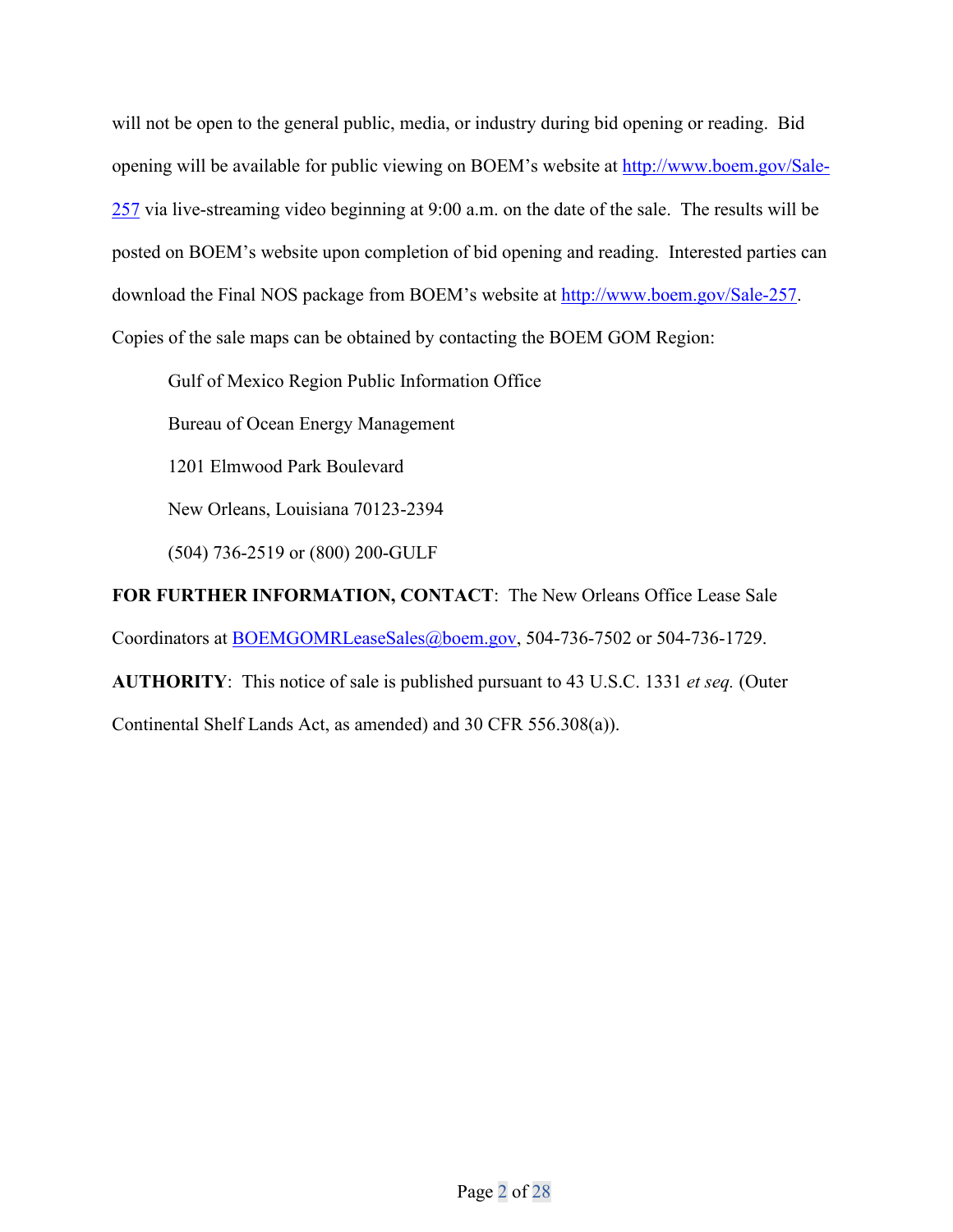## **SUPPLEMENTARY INFORMATION**

## **TABLE OF CONTENTS**

- I. [Lease Sale Area](#page-3-0)
- II. [Statutes and Regulations](#page-5-0)
- III. [Lease and Fiscal Terms](#page-6-0)
- IV. [Lease Stipulations](#page-10-0)
- V. [Information to Lessees](#page-10-1)
- VI. [Maps](#page-12-0)
- VII. [Bidding Instructions](#page-12-1)
- VIII. [Bidding Rules and Restrictions](#page-22-0)
- IX. [Forms](#page-23-0)
- X. [The Lease Sale](#page-24-0)
- XI. [Delay of Sale](#page-26-0)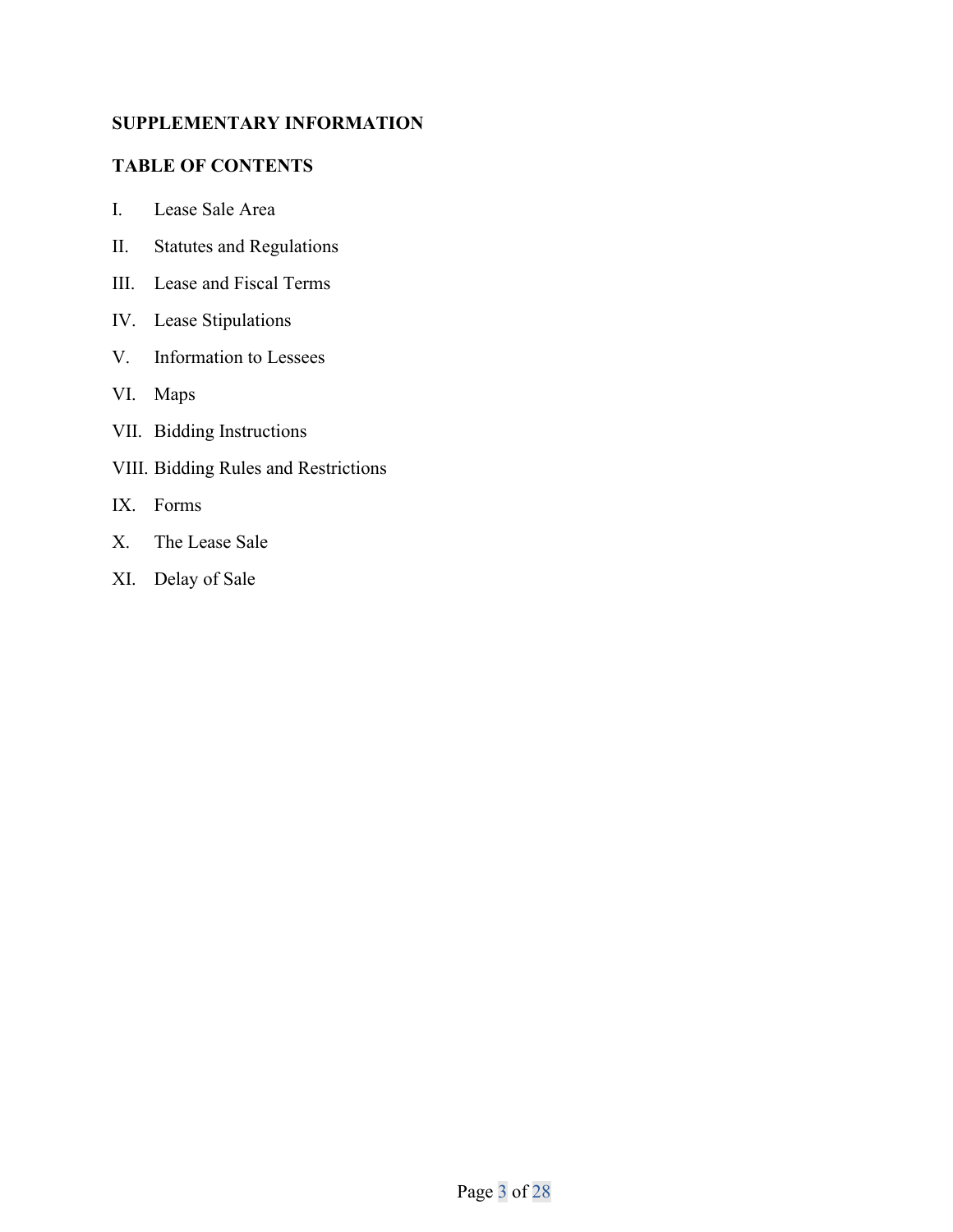# <span id="page-3-0"></span>**I. Lease Sale Area**

**Blocks Offered for Leasing**: BOEM will offer for bid in this lease sale all the available unleased acreage in the GOM, except those blocks listed below in "Blocks Not Offered for Leasing."

**Blocks Not Offered for Leasing**: The following whole and partial blocks are not offered for lease in this sale. $<sup>1</sup>$ </sup>

• **Whole and Partial Blocks within the Flower Garden Banks National Marine Sanctuary**

**(East and West Flower Garden Banks and the Stetson Bank as of the July 2008** 

*Memorandum on Withdrawal of Certain Areas of US OCS from Leasing Disposition***):**

| Area                        | <b>OCS Block</b>                                             |
|-----------------------------|--------------------------------------------------------------|
| High Island, East Addition, | Whole Block: A-398                                           |
| South Extension             | Partial Blocks: A-366, A-367, A-374, A-375, A-383, A-384, A- |
| (Leasing Map TX7C)          | 385, A-388, A-389, A-397, A-399, A-401                       |
| High Island, South          | Partial Blocks: A-502, A-513                                 |
| Addition                    |                                                              |
| (Leasing Map TX7B)          |                                                              |
| <b>Garden Banks</b>         | Partial Blocks: 134, 135                                     |
| (OPD NG 15-02)              |                                                              |

• **Blocks that are adjacent to or beyond the United States Exclusive Economic Zone in the** 

**area known as the northern portion of the Eastern Gap:**

<sup>&</sup>lt;sup>1</sup> The BOEM Official Protraction Diagrams (OPDs) and Supplemental Official Block Diagrams are available online a[t https://www.boem.gov/Maps-and-GIS-Data/.](https://www.boem.gov/Maps-and-GIS-Data/)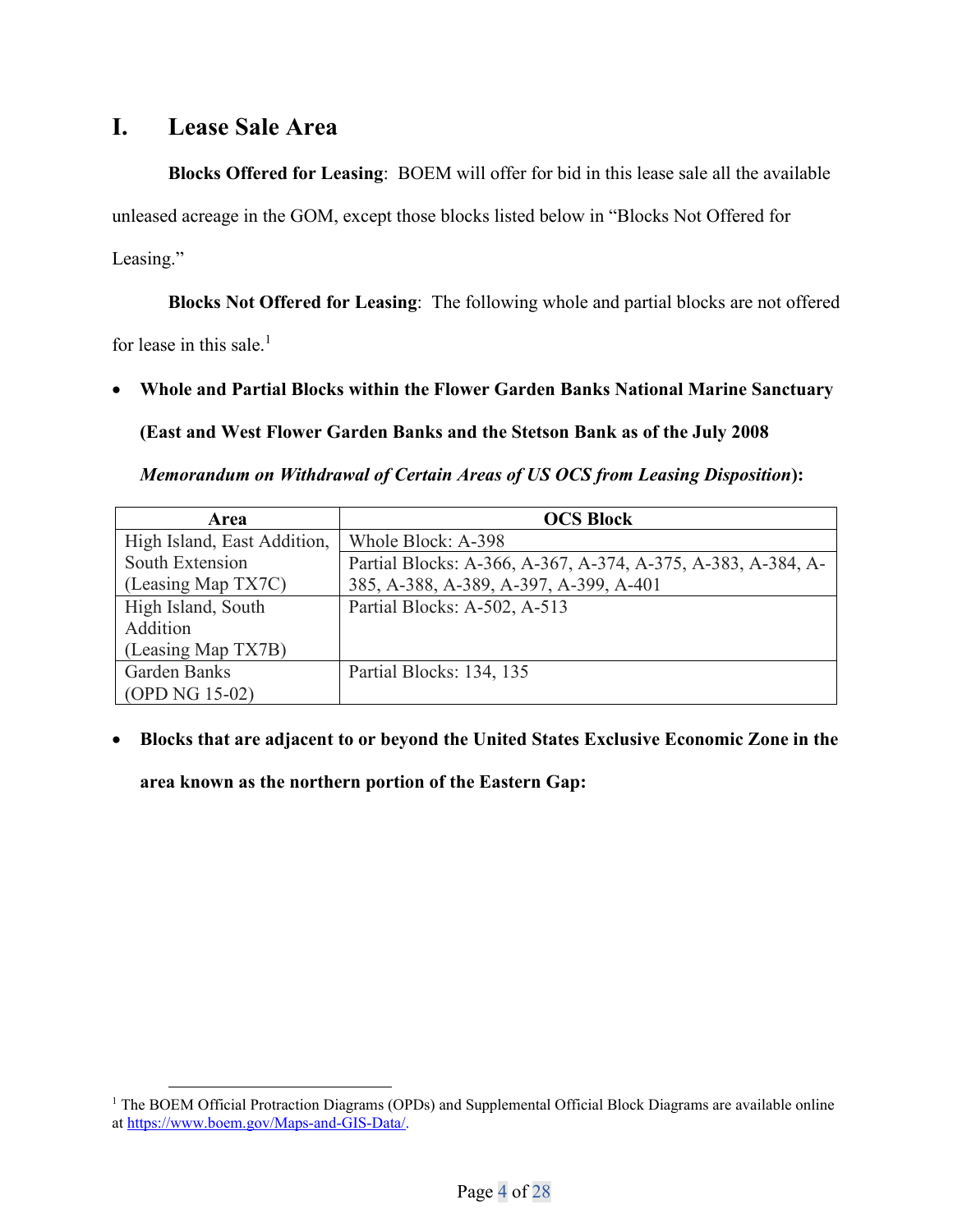| Area           | <b>OCS Block</b>                                                |  |  |  |
|----------------|-----------------------------------------------------------------|--|--|--|
| Lund South     | Whole Blocks: 128, 129, 169 through 173, 208 through 217,       |  |  |  |
| (OPD NG 16-07) | 248 through 261, 293 through 305, and 349                       |  |  |  |
| Henderson      | Whole Blocks: 466, 508 through 510, 551 through 554, 594        |  |  |  |
| (OPD NG 16-05) | through 599, 637 through 643, 679 through 687, 722 through      |  |  |  |
|                | 731, 764 through 775, 807 through 819, 849 through 862,         |  |  |  |
|                | 891 through 905, 933 through 949, and 975 through 992           |  |  |  |
|                | Partial Blocks: 335, 379, 423, 467, 511, 555, 556, 600, 644,    |  |  |  |
|                | 688, 732, 776, 777, 820, 821, 863, 864, 906, 907, 950, 993, and |  |  |  |
|                | 994                                                             |  |  |  |
| Florida Plain  | Whole Blocks: 5 through 24, 46 through 67, 89 through 110,      |  |  |  |
| (OPD NG 16-08) | 133 through 154, 177 through 197, 221 through 240,              |  |  |  |
|                | 265 through 283, 309 through 327, and 363 through 370           |  |  |  |

## • **All whole and portions of blocks deferred by the Gulf of Mexico Energy Security Act of**

## **2006, Pub. L. No. 109-432:**

| Area           | <b>OCS Block</b>                                                |  |  |  |
|----------------|-----------------------------------------------------------------|--|--|--|
| Pensacola      | Whole Blocks: 751 through 754, 793 through 798, 837 through     |  |  |  |
| (OPD NH 16-05) | 842, 881 through 886, 925 through 930, and 969 through 975      |  |  |  |
| Destin Dome    | Whole Blocks: 1 through 7, 45 through 51, 89 through 96, 133    |  |  |  |
| (OPD NH 16-08) | through 140, 177 through 184, 221 through 228, 265 through      |  |  |  |
|                | 273, 309 through 317, 353 through 361, 397 through 405, 441     |  |  |  |
|                | through 450, 485 through 494, 529 through 538, 573 through      |  |  |  |
|                | 582, 617 through 627, 661 through 671, 705 through 715, 749     |  |  |  |
|                | through 759, 793 through 804, 837 through 848, 881 through      |  |  |  |
|                | 892, 925 through 936, and 969 through 981                       |  |  |  |
| DeSoto Canyon  | Whole Blocks: 1 through 15, 45 through 59, and 92 through       |  |  |  |
| (OPD NH 16-11) | 102                                                             |  |  |  |
|                | Partial Blocks: 16, 60, 61, 89 through 91, 103 through 105, and |  |  |  |
|                | 135 through 147                                                 |  |  |  |
| Henderson      | Partial Blocks: 114, 158, 202, 246, 290, 334, 335, 378, 379,    |  |  |  |
| (OPD NG 16-05) | 422, and 423                                                    |  |  |  |

## • **Depth-restricted, segregated block portion(s):**

Block 299, Main Pass Area, South and East Addition (as shown on Louisiana Leasing

Map LA10A), containing 1,125 acres from the surface of the earth down to a subsea depth of

1,900 feet with respect to the following described portions:

SW1/4NE1/4; NW1/4SE1/4NE1/4; W1/2NE1/4SE1/4NE1/4; S1/2S1/2NW1/4NE1/4; S1/2SW1/4NE1/4NE1/4; S1/2SW1/4SE1/4NE1/4NE1/4; N1/2SW1/4SE1/4 NE1/4; SW1/4SW1/4SE1/4NE1/4; NW1/4SE1/4 SE1/4 NE1/4; N1/2NW1/4SW1/4SE1/4SE1/4NE1/4;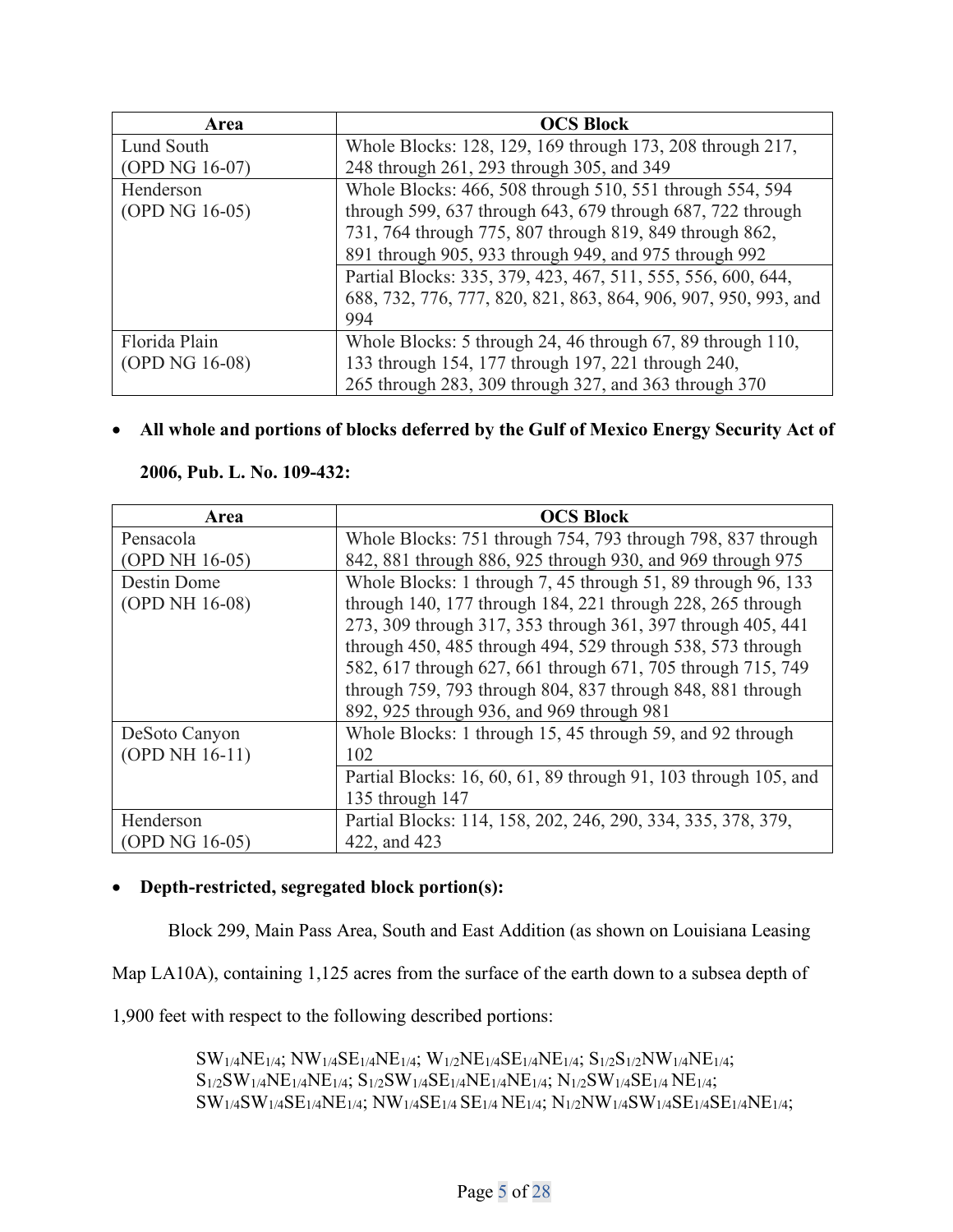N1/2SE1/4SW1/4SE1/4NE1/4; N1/2S1/2SE1/4SW1/4SE1/4NE1/4; S1/2NE1/4NW1/4; S1/2S1/2N1/2NE1/4NW1/4; N1/2SE1/4NW1/4;S1/2SE1/4NW1/4NW1/4; NE1/4SE1/4  $NW_{1/4}NW_{1/4}$ ;  $E_{1/2}NE_{1/4}SW_{1/4}W_{1/4}$ ;  $N_{1/2}SE_{1/4}SE_{1/4}SW_{1/4}$ ;  $NE_{1/4}SW_{1/4}$ ;  $N_{1/4}SE_{1/4}SW_{1/4}$ ;  $N_{1/2}NW_{1/4}SW_{1/4}SE_{1/4}NW_{1/4}$ ;  $SE_{1/4}SE_{1/4}SW_{1/4}$ ;  $E_{1/2}SW_{1/4}SE_{1/4}SW_{1/4}$ ;  $N_{1/2}NW_{1/4}NE_{1/4}SW_{1/4}NW_{1/4}$ ;  $N_{1/2}S_{1/2}NW_{1/4}NE_{1/4}SW_{1/4}$ ; N1/2N1/2NE1/4NE1/4NE1/4SW1/4; N1/2N1/2N1/2NW1/4NW1/4SE1/4; N1/2N1/2NW1/4NE1/4NW1/4SE1/4.

• **The following whole or partial blocks, whose lease status is currently under appeal:** 

| Area                  | <b>OCS Block</b>  |  |
|-----------------------|-------------------|--|
| Vermillion Area       | Partial Block 179 |  |
| (Leasing Map LA3)     |                   |  |
| <b>Atwater Valley</b> | 63                |  |
| $(OPD NG16-01)$       |                   |  |

• **Whole or partial blocks that have received bids in previous sales, where the bidder has sought reconsideration of BOEM's rejection of the bid are not offered in this sale, unless the reconsideration request is fully resolved at least 30 days prior to publication of the Final NOS.**

The list of blocks available can be found on BOEM's webpage at [http://www.boem.gov/sale-](http://www.boem.gov/sale-257)

[257](http://www.boem.gov/sale-257) under the Final NOS tab.

# <span id="page-5-0"></span>**II. Statutes and Regulations**

Each lease is issued pursuant to OCSLA, 43 U.S.C. 1331 *et seq.*, as amended, and 30 CFR part 556, and is subject to OCSLA, implementing regulations promulgated pursuant thereto, and other applicable statutes and regulations in existence upon the effective date of the lease, as well as those applicable statutes enacted and regulations promulgated thereafter, except to the extent that the after-enacted statutes and regulations explicitly conflict with an express provision of the lease. Each lease is also subject to amendments to statutes and regulations, including but not limited to OCSLA, that do not explicitly conflict with an express provision of the lease. The lessee expressly bears the risk that such new or amended statutes and regulations (i.e., those that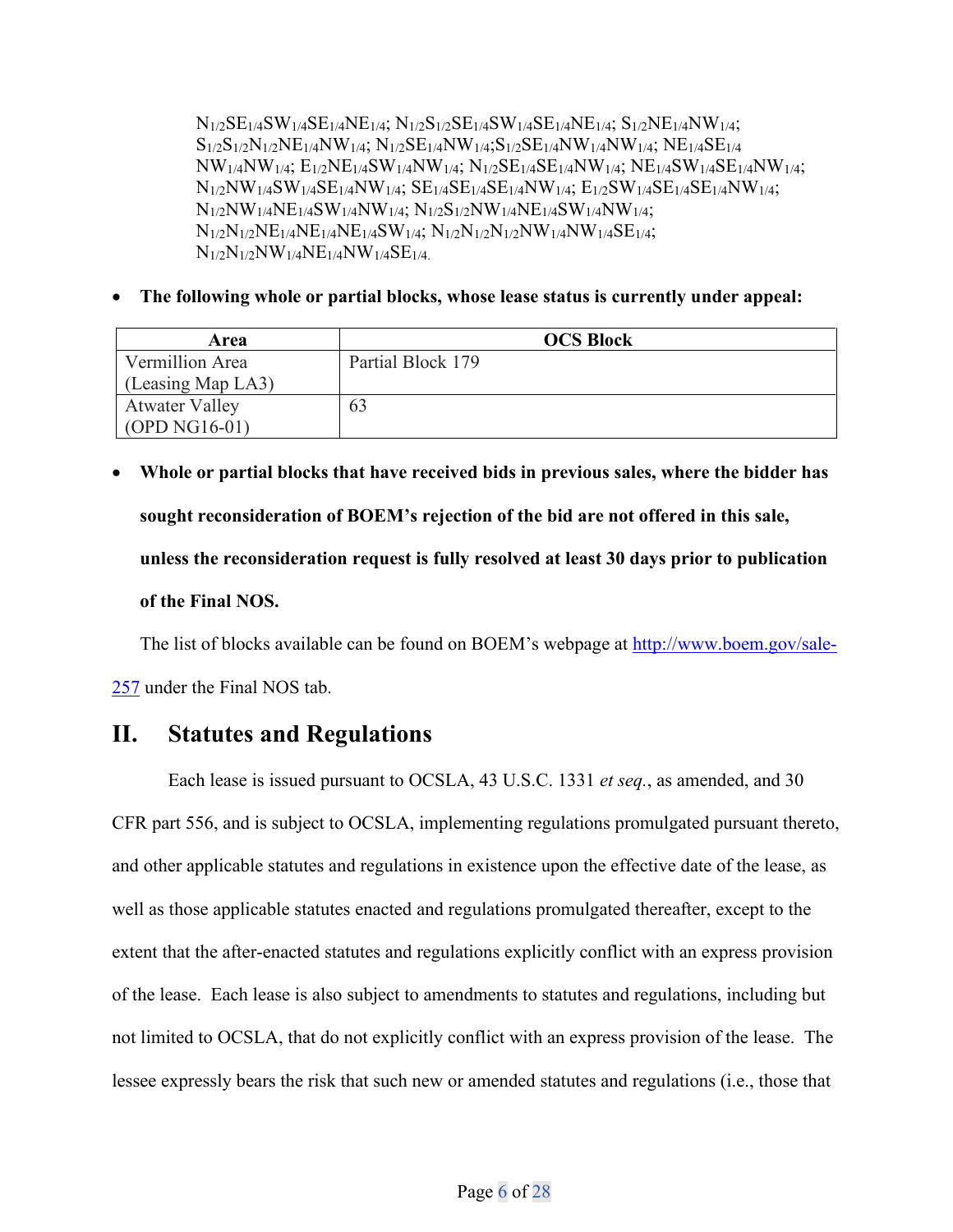do not explicitly conflict with an express provision of the lease) may increase or decrease the lessee's obligations under the lease. BOEM reserves the right to reject any and all bids received, regardless of the amount offered (see 30 CFR § 556.516).

# <span id="page-6-0"></span>**III. Lease Terms and Economic Conditions**

## **Lease Terms**

## **OCS Lease Form**

BOEM will use Form BOEM-2005 (February 2017) to convey leases resulting from this

sale. This lease form can be viewed on BOEM's website at [http://www.boem.gov/BOEM-2005.](http://www.boem.gov/BOEM-2005)

The lease form will be amended to include specific terms, conditions, and stipulations applicable to the individual lease. The terms, conditions, and stipulations applicable to this sale are set forth below.

## **Primary Term**

Primary Terms are summarized in the following table:

| <b>Water Depth</b><br>(Meters) | <b>Primary Term</b>                                                                                                                                                                   |
|--------------------------------|---------------------------------------------------------------------------------------------------------------------------------------------------------------------------------------|
| $0 \text{ to } 400$            | The primary term is 5 years; the lessee may earn an additional 3 years (i.e.,<br>for an 8-year extended primary term) if a well is spudded targeting                                  |
|                                | hydrocarbons below 25,000 feet True Vertical Depth Subsea (TVDSS)<br>during the first 5 years of the lease.                                                                           |
| $400 \text{ to } < 800$        | The primary term is 5 years; the lessee will earn an additional 3 years (i.e.,<br>for an 8-year extended primary term) if a well is spudded during the first 5<br>years of the lease. |
| 800                            | vears                                                                                                                                                                                 |

1) The primary term for a lease in water depths less than 400 meters issued as a result of this sale is 5 years. If the lessee spuds a well targeting hydrocarbons below 25,000 feet TVDSS within the first 5 years of the lease, then the lessee may earn an additional 3 years, resulting in an 8-year primary term. The lessee will earn the 8-year primary term when the well is drilled to a target below 25,000 feet TVDSS, or the lessee may earn the 8-year primary term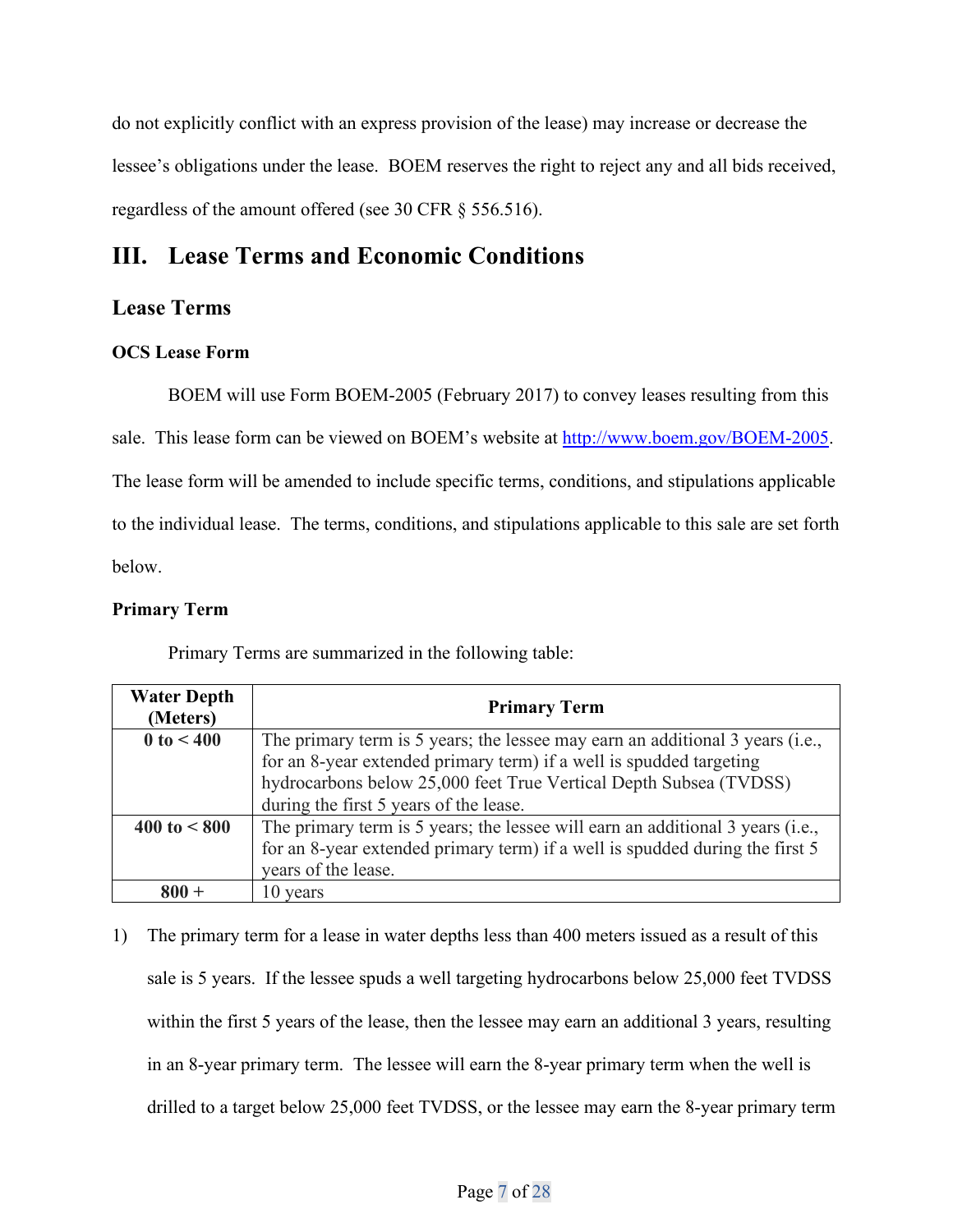in cases where the well targets, but does not reach, a depth below 25,000 feet TVDSS due to mechanical or safety reasons, and where the lessee provides sufficient evidence that it did not reach that target for reasons beyond the lessee's control. To earn the 8-year primary term, the lessee is required to submit a letter to the BOEM GOM Regional Supervisor, Office of Leasing and Plans, as soon as practicable, but no more than 30 days after completion of the drilling operation, providing the well number, spud date, information demonstrating a target below 25,000 feet TVDSS and whether that target was reached, and if applicable, any safety, mechanical, or other problems encountered that prevented the well from reaching a depth below 25,000 feet TVDSS. This letter must request confirmation that the lessee earned the 8-year primary term. The BOEM GOM Regional Supervisor for Leasing and Plans will confirm in writing, within 30 days of receiving the lessee's letter, whether the lessee has earned the extended primary term and accordingly update BOEM's records. The extended primary term is not effective unless and until the lessee receives confirmation from BOEM. A lessee that has earned the 8-year primary term by spudding a well with a hydrocarbon target below 25,000 feet TVDSS during the standard 5-year primary term of the lease will not be granted a suspension for that same period under the regulations at 30 CFR 250.175 because the lease is not at risk of expiring.

2) The primary term for a lease in water depths ranging from 400 to less than 800 meters issued as a result of this sale is 5 years. If the lessee spuds a well within the 5-year primary term of the lease, the lessee will earn an additional 3 years, resulting in an 8-year primary term. To earn the 8-year primary term, the lessee is required to submit a letter to the BOEM GOM Regional Supervisor, Office of Leasing and Plans, as soon as practicable, but no more than 30 days after spudding a well, providing the well number and spud date, and requesting confirmation that the lessee earned the 8-year extended primary term. Within 30 days of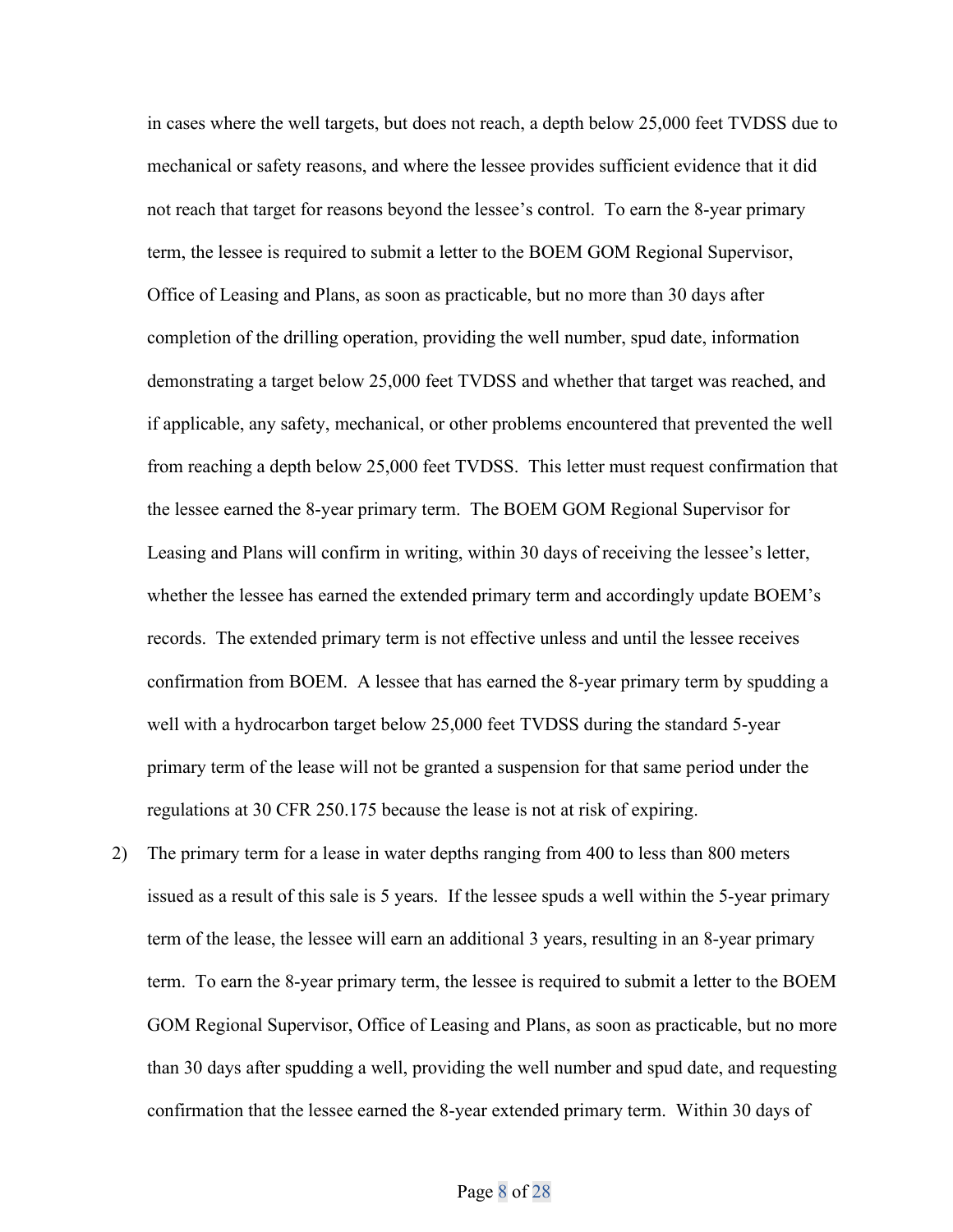receipt of the request, the BOEM GOM Regional Supervisor for Leasing and Plans will provide written confirmation of whether the lessee has earned the extended primary term and accordingly update BOEM's records. The extended primary term is not effective unless and until the lessee receives confirmation from BOEM.

3) The primary term for a lease in water depths 800 meters or deeper issued as a result of this sale is 10 years.

## **Economic Conditions**

## **Minimum Bonus Bid Amounts**

BOEM will not accept a bonus bid unless it provides for a cash bonus in an amount equal to, or exceeding, the specified minimum bid, as described below.

- \$25 per acre or fraction thereof for blocks in water depths less than 400 meters; and
- \$100 per acre or fraction thereof for blocks in water depths 400 meters or deeper.

#### **Rental Rates**

| <b>Rental Rates per Acre or Fraction Thereof</b> |                |                     |  |  |
|--------------------------------------------------|----------------|---------------------|--|--|
| <b>Water Depth</b><br>(Meters)                   | Years<br>$1-5$ | Years 6, 7, & $8 +$ |  |  |
| 0 to $< 200$                                     | \$7            | $$14, $21, \& $28$  |  |  |
| $200 \text{ to } 400$                            | \$11           | $$22, $33, \& $44$  |  |  |
|                                                  | \$11           | \$16                |  |  |

Annual rental rates are summarized in the following table:

# **Escalating Rental Rates for Leases with an 8-Year Primary Term in Water Depths Less Than 400 Meters**

Any lessee with a lease in less than 400 meters water depth who earns an 8-year primary term will pay an escalating rental rate as shown above. The rental rates after the fifth year for blocks in less than 400 meters water depth will become fixed and no longer escalate if another well is spudded targeting hydrocarbons below 25,000 feet TVDSS after the fifth year of the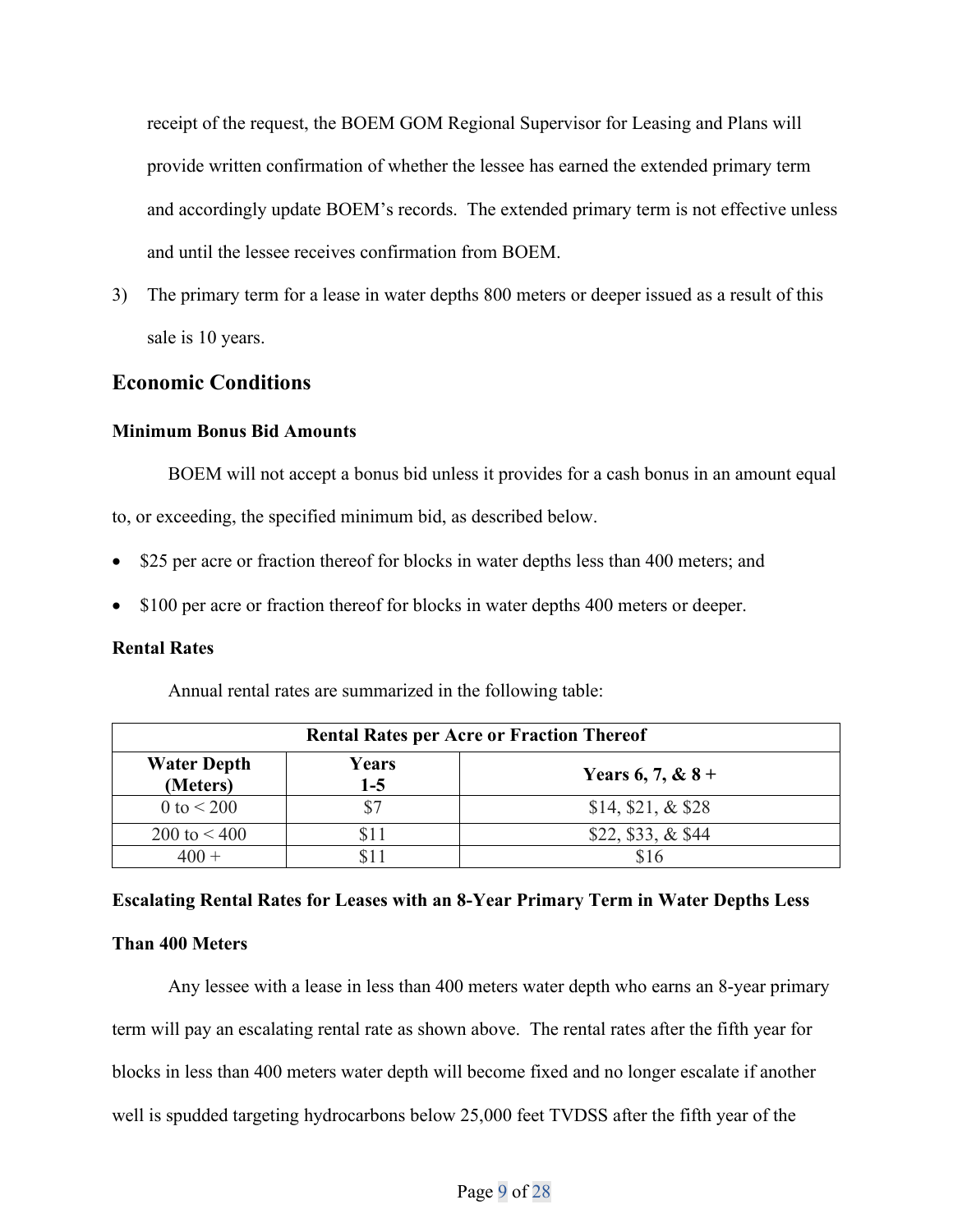lease, and BOEM concurs that such a well has been spudded. In this case, the rental rate will become fixed at the rental rate in effect during the lease year in which the additional well was spudded.

#### **Royalty Rate**

- 12.5 percent for leases situated in water depths less than 200 meters; and
- 18.75 percent for leases situated in water depths of 200 meters and deeper.

#### **Minimum Royalty Rate**

- \$7 per acre or fraction thereof per year for blocks in water depths less than 200 meters; and
- \$11 per acre or fraction thereof per year for blocks in water depths 200 meters or deeper.

#### **Royalty Suspension Provisions**

The issuance of leases with Royalty Suspension Volumes (RSVs) or other forms of royalty relief is authorized under existing BOEM regulations at 30 CFR part 560. The specific details relating to eligibility and implementation of the various royalty relief programs, including those involving the use of RSVs, are codified in Bureau of Safety and Environmental Enforcement (BSEE) regulations at 30 CFR part 203. In this sale, the only royalty relief program being offered that involves the provision of RSVs relates to the drilling of ultra-deep wells in water depths of less than 400 meters, as described in the following section.

#### **Royalty Suspension Volumes on Gas Production from Ultra-deep Wells**

Pursuant to 30 CFR part 203, certain leases issued as a result of this sale may be eligible for RSV incentives on gas produced from ultra-deep wells. Under this program, wells on leases in less than 400 meters water depth and completed to a drilling depth of 20,000 feet TVDSS or deeper receive an RSV of 35 billion cubic feet on the production of natural gas. This RSV incentive is subject to applicable price thresholds set forth in the regulations at 30 CFR part 203.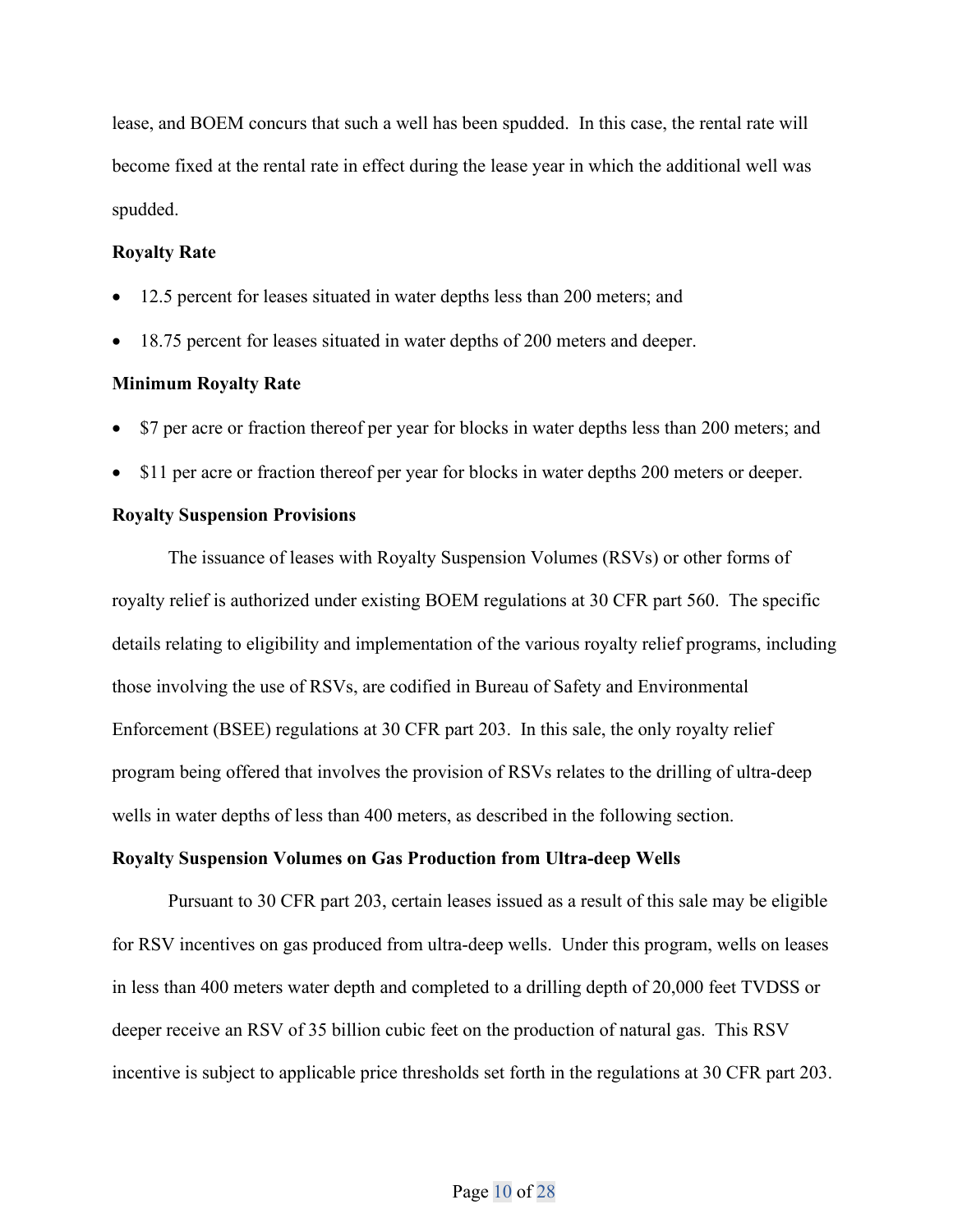These regulations implement the requirements of the Energy Policy Act of 2005 (Pub. L. No. 109-58, 119 Stat. 594 (2005)).

# <span id="page-10-0"></span>**IV. Lease Stipulations**

One or more of the stipulations below may be applied to leases issued as a result of this sale. The applicable blocks for each stipulation are identified on the map "Final Gulf of Mexico Oil and Gas Lease Sale 257, November 2021, Stipulations and Deferred Blocks" included in the Final NOS package. The full text of the following stipulations is contained in the "Lease Stipulations" section of the Final NOS package.

- 1) Military Areas
- 2) Evacuation
- 3) Coordination
- 4) Protected Species
- 5) Topographic Features
- 6) United Nations Convention on the Law of the Sea Royalty Payment
- 7) Agreement between the United States of America and the United Mexican States Concerning Transboundary Hydrocarbon Reservoirs in the Gulf of Mexico
- 8) Live Bottom
- 9) Blocks South of Baldwin County, Alabama
- 10) Restrictions due to Rights-of-Use and Easement for Floating Production Facilities

# <span id="page-10-1"></span>**V. Information to Lessees**

Information to Lessees (ITLs) provide detailed information on certain issues pertaining to specific oil and gas lease sales. The full text of the ITLs for this sale is contained in the "Information to Lessees" section of the Final NOS package and covers the following topics.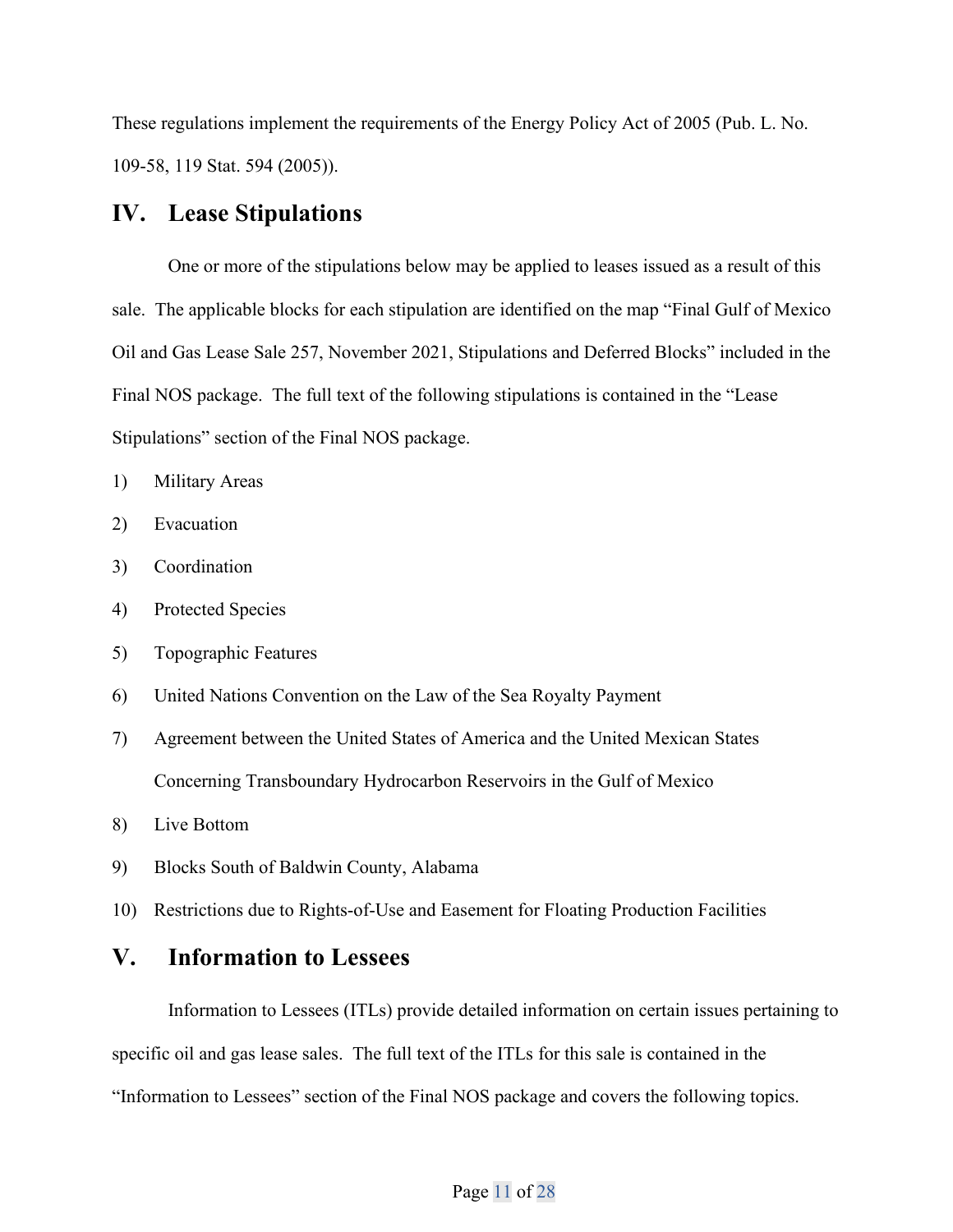- 1) Navigation Safety
- 2) Ordnance Disposal Areas
- 3) Existing and Proposed Artificial Reefs/Rigs-to-Reefs
- 4) Lightering Zones
- 5) Indicated Hydrocarbons List
- 6) Military Areas
- 7) Bureau of Safety and Environmental Enforcement Inspection and Enforcement of Certain U.S. Coast Guard Regulations
- 8) Significant Outer Continental Shelf Sediment Resource Areas
- 9) Notice of Arrival on the Outer Continental Shelf
- 10) Bidder/Lessee Notice of Obligations Related to Criminal/Civil Charges and Offenses, Suspension, or Debarment; Disqualification Due to a Conviction under the Clean Air Act or the Clean Water Act
- 11) Protected Species
- 12) Expansion of the Flower Garden Banks National Marine Sanctuary
- 13) Communication Towers
- 14) Deepwater Port Applications for Offshore Oil and Liquefied Natural Gas Facilities
- 15) Ocean Dredged Material Disposal Sites
- 16) Rights-of-Use and Easement
- 17) Industrial Waste Disposal Areas
- 18) Gulf Islands National Seashore
- 19) Air Quality Permit/Plan Approvals
- 20) Provisions Pertaining to Certain Transactions by Foreign Persons Involving Real Estate in the United States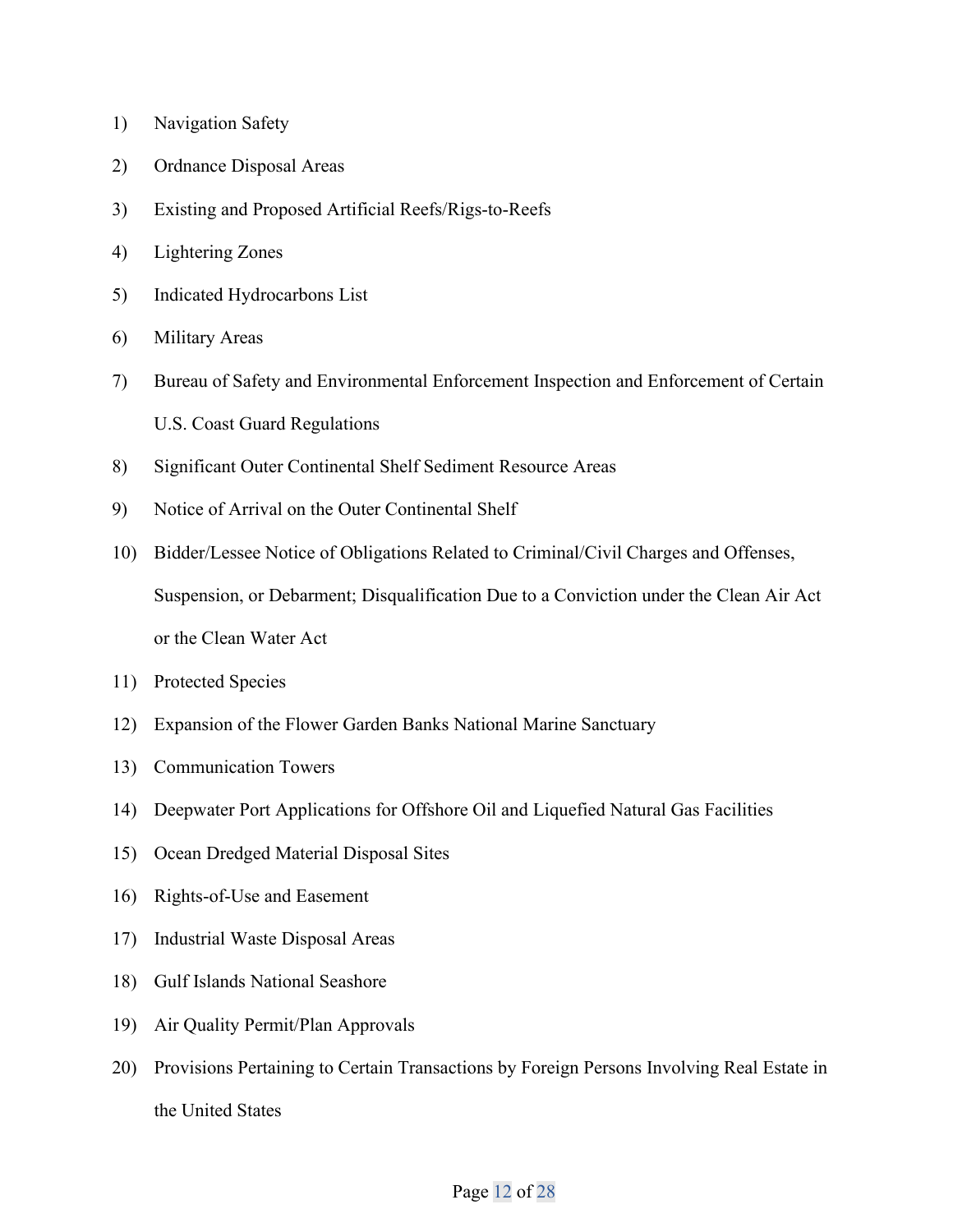# <span id="page-12-0"></span>**VI. Maps**

The maps pertaining to this lease sale can be viewed on BOEM's website at [http://www.boem.gov/Sale-257.](http://www.boem.gov/Sale-257) The following maps also are included in the Final NOS package:

## **Lease Terms and Economic Conditions Map**

The lease terms and economic conditions associated with leases of certain blocks are shown on the map entitled, "Final Gulf of Mexico Oil and Gas Lease Sale 257, November 2021, Lease Terms and Economic Conditions."

## **Stipulations and Deferred Blocks Map**

The lease stipulations and the blocks to which they apply are shown on the map entitled, "Final Gulf of Mexico Oil and Gas Lease Sale 257, November 2021, Stipulations and Deferred Blocks Map."

# <span id="page-12-1"></span>**VII. Bidding Instructions**

Bids may be submitted BY MAIL ONLY through any parcel delivery service (e.g., FedEx, UPS, USPS, DHL) at the address below in the "Mailed Bids" section. Bidders should be aware that BOEM has eliminated in-person bidding for Lease Sale 257. Instructions on how to submit a bid, secure payment of the advance bonus bid deposit (if applicable), and the information to be included with the bid are as follows:

## **Bid Form**

For each block bid upon, a separate sealed bid must be submitted in a sealed envelope (as described below) and include the following items:

- Total amount of the bid in whole dollars only;
- Sale number;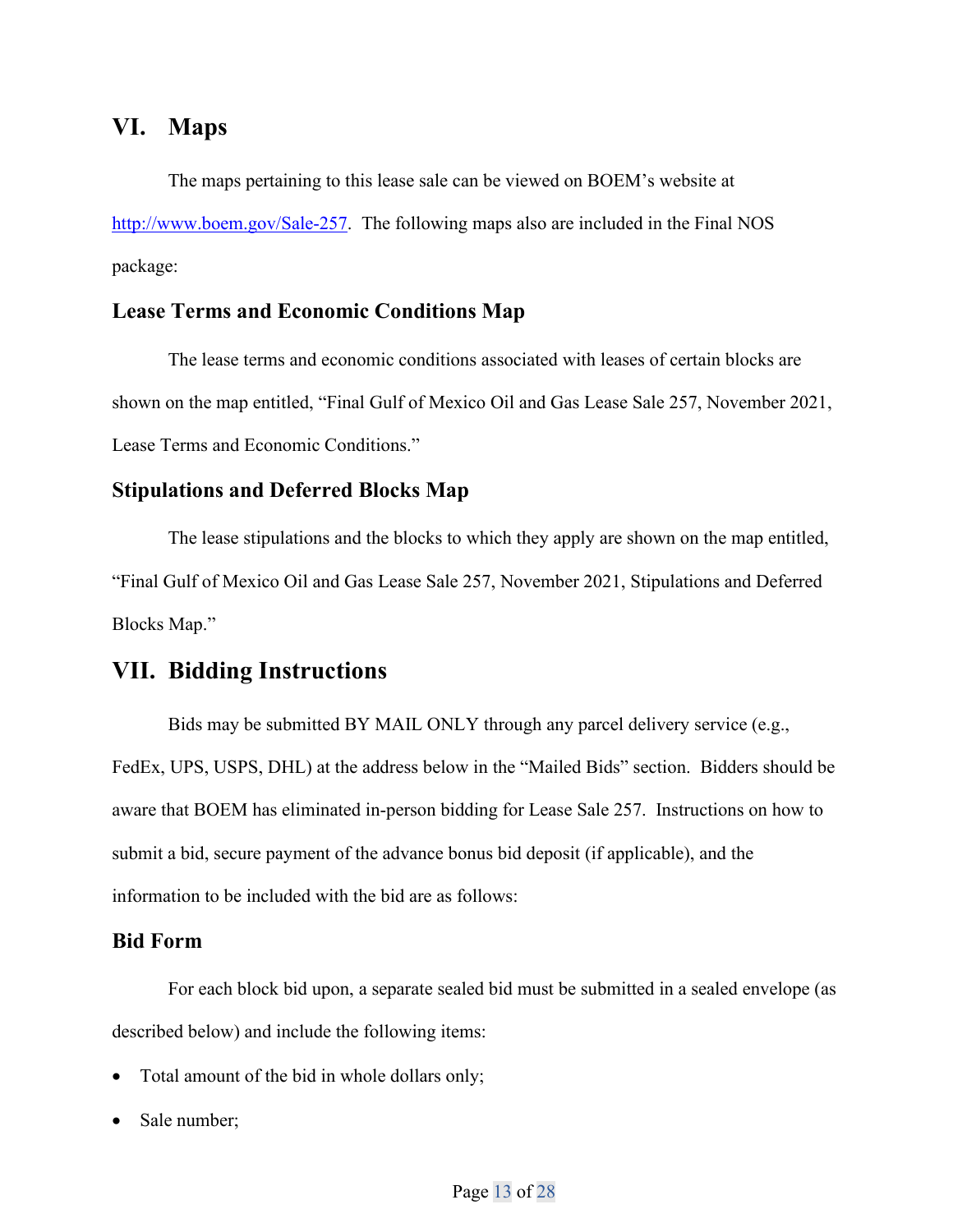- Sale date;
- Each bidder's exact name;
- Each bidder's proportionate interest, stated as a percentage, using a maximum of five decimal places (e.g., 33.33333 percent);
- Typed name and title, and signature of each bidder's authorized officer. Electronic signatures are acceptable. The typed name, title, and signature must agree exactly with the name and title on file in the BOEM Gulf of Mexico OCS Region Adjudication Section;
- Each bidder's BOEM qualification number;
- Map name and number or OPD name and number;
- Block number; and
- Statement acknowledging that the bidder(s) understands that this bid legally binds the bidder(s) to comply with all applicable regulations, including the requirement to post a deposit in the amount of one-fifth of the bonus bid amount for any tract bid upon and make payment of the balance of the bonus bid and first year's rental upon BOEM's acceptance of high bids.

The information required for each bid is specified in the document "Bid Form" that is available in the Final NOS package which can be found at [http://www.boem.gov/Sale-257](http://www.boem.gov/Sale-257/)[/.](http://www.boem.gov/Sale-254/) A blank bid form is provided in the Final NOS package for convenience and can be copied and completed with the necessary information described above.

#### **Bid Envelope**

Each bid must be submitted in a separate sealed envelope labeled as follows:

• "Sealed Bid for GOM Lease Sale 257, not to be opened until 9 a.m. Wednesday, November 17, 2021";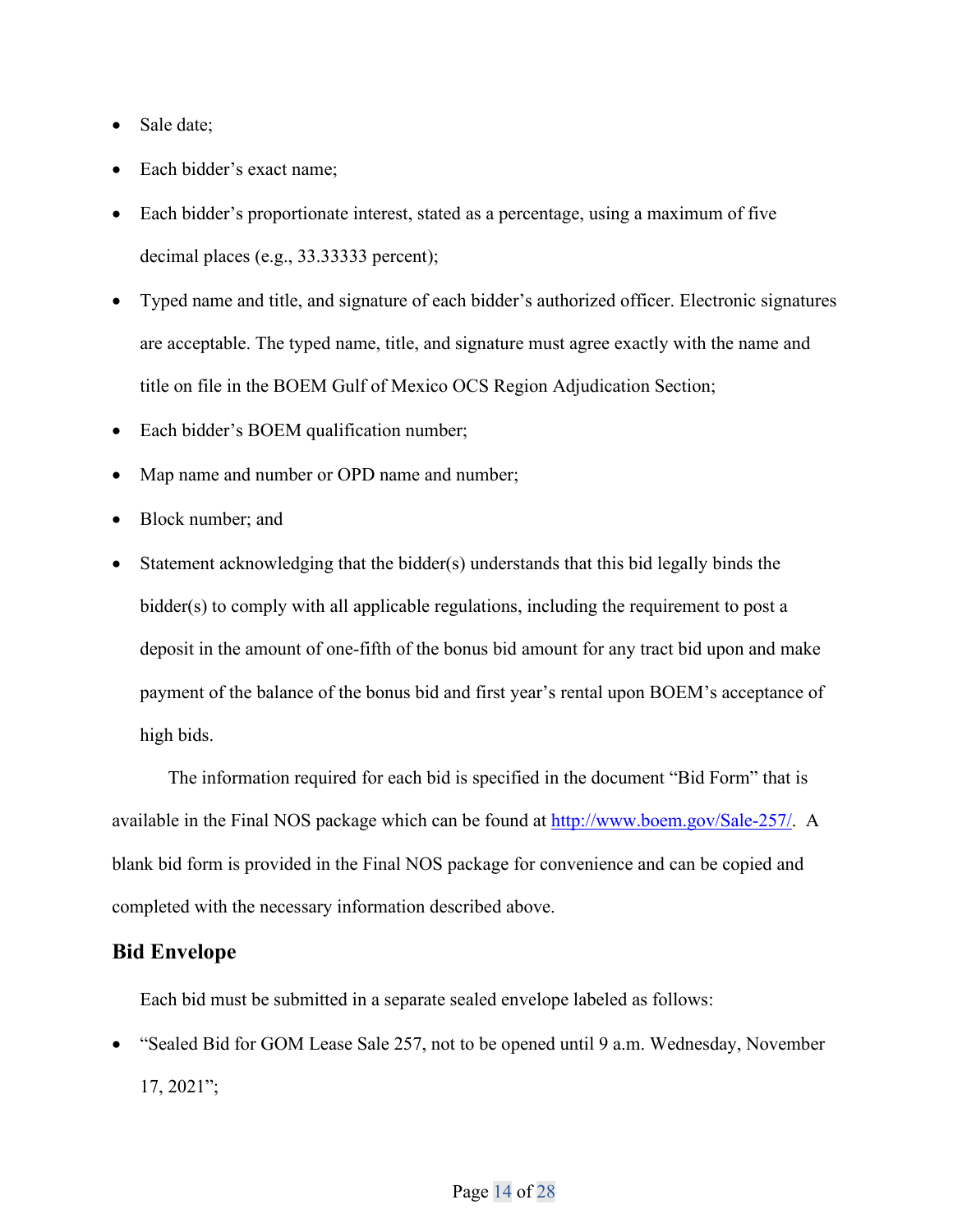- Map name and number or OPD name and number;
- Block number for block bid upon;
- Acreage, if the bid is for a block that is split between the Central and Eastern Planning Areas; and
- The exact name and qualification number of the submitting bidder only.

The Final NOS package includes a sample bid envelope for reference.

## **Mailed Bids**

Please address the envelope containing the sealed bid envelope(s) as follows:

Attention: Leasing and Financial Responsibility Section

BOEM New Orleans Office

1201 Elmwood Park Boulevard MS-266A

New Orleans, Louisiana 70123-2394

**Contains Sealed Bids for GOM Lease Sale 257**

**Please Deliver to Mr. Greg Purvis or Ms. Kathy Luckado**

## **2nd Floor, Immediately**

**Please Note**: Bidders are advised to inform BOEM by email

at [BOEMGOMRLeaseSales@boem.gov](mailto:BOEMGOMRLeaseSales@boem.gov) immediately after placing bid(s) in the mail. This provides advance notice to BOEM regarding pending bids prior to the bid submission deadline. In the email, please state the tracking number of the bid package, the number of bids being submitted, and the email address of the person who should receive the bid receipt for signature. If BOEM receives bids later than the bid submission deadline, the BOEM GOM Regional Director (RD) will return those bids unopened to bidders. Please see "Section XI. Delay of Sale" regarding BOEM's discretion to extend the Bid Submission Deadline in the case of an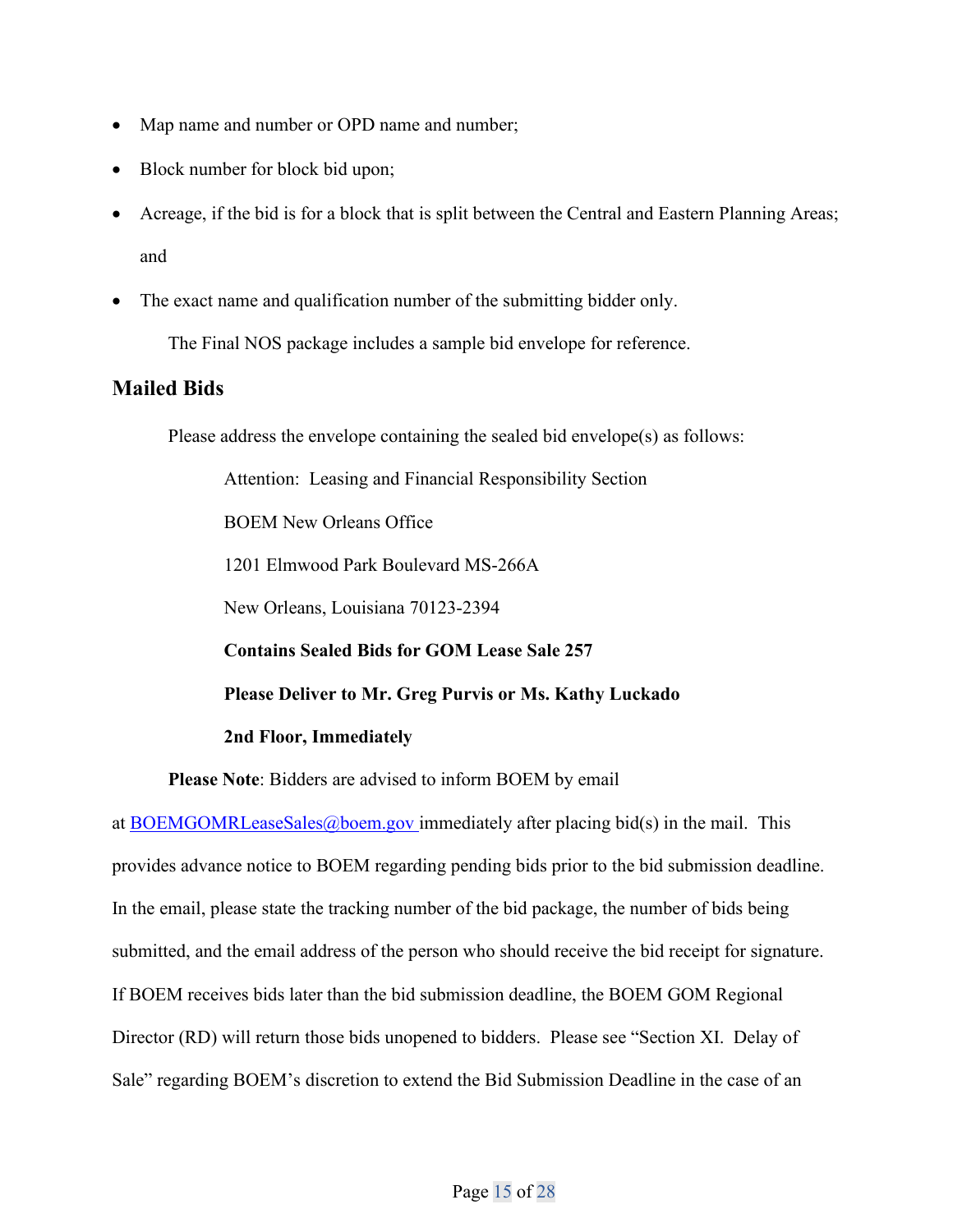unexpected event (e.g., flooding) and how bidders can obtain more information on such extensions.

#### **Advance Bonus Bid Deposit Guarantee**

Bidders that are not currently an OCS oil and gas lease record title holder or designated operator, or those that have ever defaulted on a one-fifth bonus bid deposit, must guarantee (secure) the payment of the one-fifth bonus bid deposit, by Electronic Funds Transfer (EFT) or otherwise, **prior to** bid submission using one of the following four methods:

- Provide a third-party guarantee;
- Amend a development stage area-wide bond via bond rider;
- Provide a letter of credit; or
- Provide a lump sum payment in advance via EFT.

Please provide, at the time of bid submittal, a confirmation or tracking number for the payment, the name of the company submitting the payment as it appears on the payment, and the date the payment was submitted so BOEM can confirm payment with the Office of Natural Resources Revenue (ONRR). Submitting payment to the bidders' financial institution at least five business days prior to bid submittal helps ensure that the Office of Foreign Assets Control and the U.S. Department of the Treasury (U.S. Treasury) have the needed time to screen and process payments so they are posted to ONRR prior to placing the bid. ONRR cannot confirm payment until the monies have been moved into settlement status by the U.S. Treasury. Bids will not be accepted if BOEM cannot confirm payment with ONRR.

If providing a third-party guarantee, amending a development stage area-wide bond via bond rider, or providing a letter of credit to secure your one-fifth bonus bid deposit, bidders are urged to file these documents with BOEM, well in advance of submitting the bid, to allow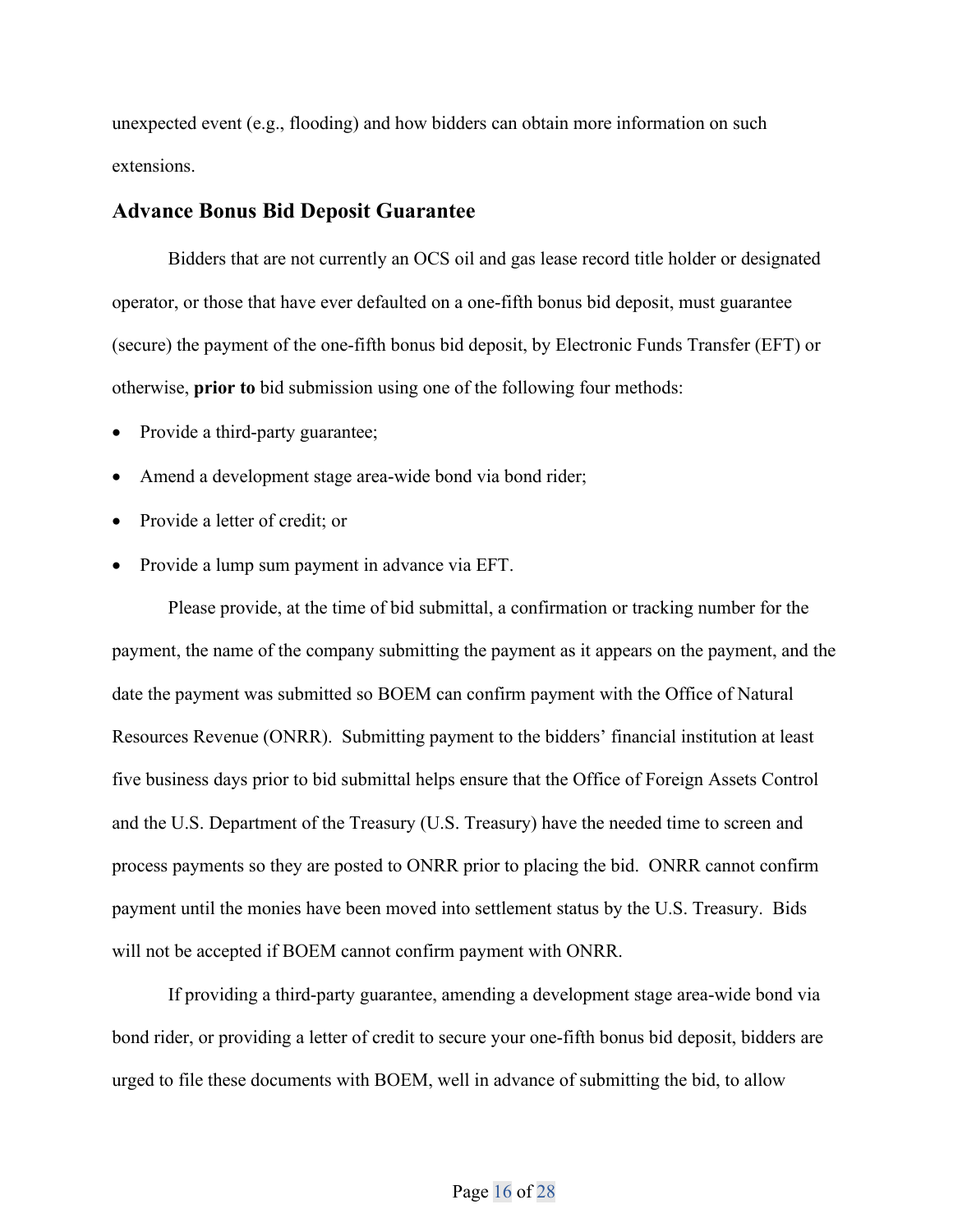processing time and for bidders to take any necessary curative actions prior to bid submission. For more information on EFT procedures, see Section X of this document entitled, "The Lease Sale."

## **Affirmative Action**

Prior to bidding, each bidder should file the Equal Opportunity Affirmative Action Representation Form BOEM-2032 (February 2020, available on BOEM's website at [http://www.boem.gov/BOEM-2032/\)](http://www.boem.gov/BOEM-2032/) and Equal Opportunity Compliance Report Certification Form BOEM-2033 (February 2020, available on BOEM's website at [http://www.boem.gov/BOEM-2033/\)](http://www.boem.gov/BOEM-2033/) with the BOEM GOM Adjudication Section. This certification is required by 41 CFR part 60 and Executive Order (E.O.) 11246, issued September 24, 1965, as amended by E.O. 11375, issued October 13, 1967, and by E.O. 13672, issued July 21, 2014. Both forms must be on file for the bidder(s) in the GOM Adjudication Section prior to the execution of any lease contract.

## **Geophysical Data and Information Statement (GDIS)**

The GDIS is composed of three parts:

- 1) A "Statement" page that includes the company representatives' information and separate lists of blocks bid on that used proprietary data and those blocks bid upon that did not use proprietary data;
- 2) A "Table" listing the required data about each proprietary survey used (see below); and
- 3) "Maps," which contain the live trace maps for each proprietary survey that is identified in the GDIS statement and table.

Every bidder submitting a bid on a block in GOM Lease Sale 257 or participating as a joint bidder in such a bid, must submit at the time of bid submission all three parts of the GDIS.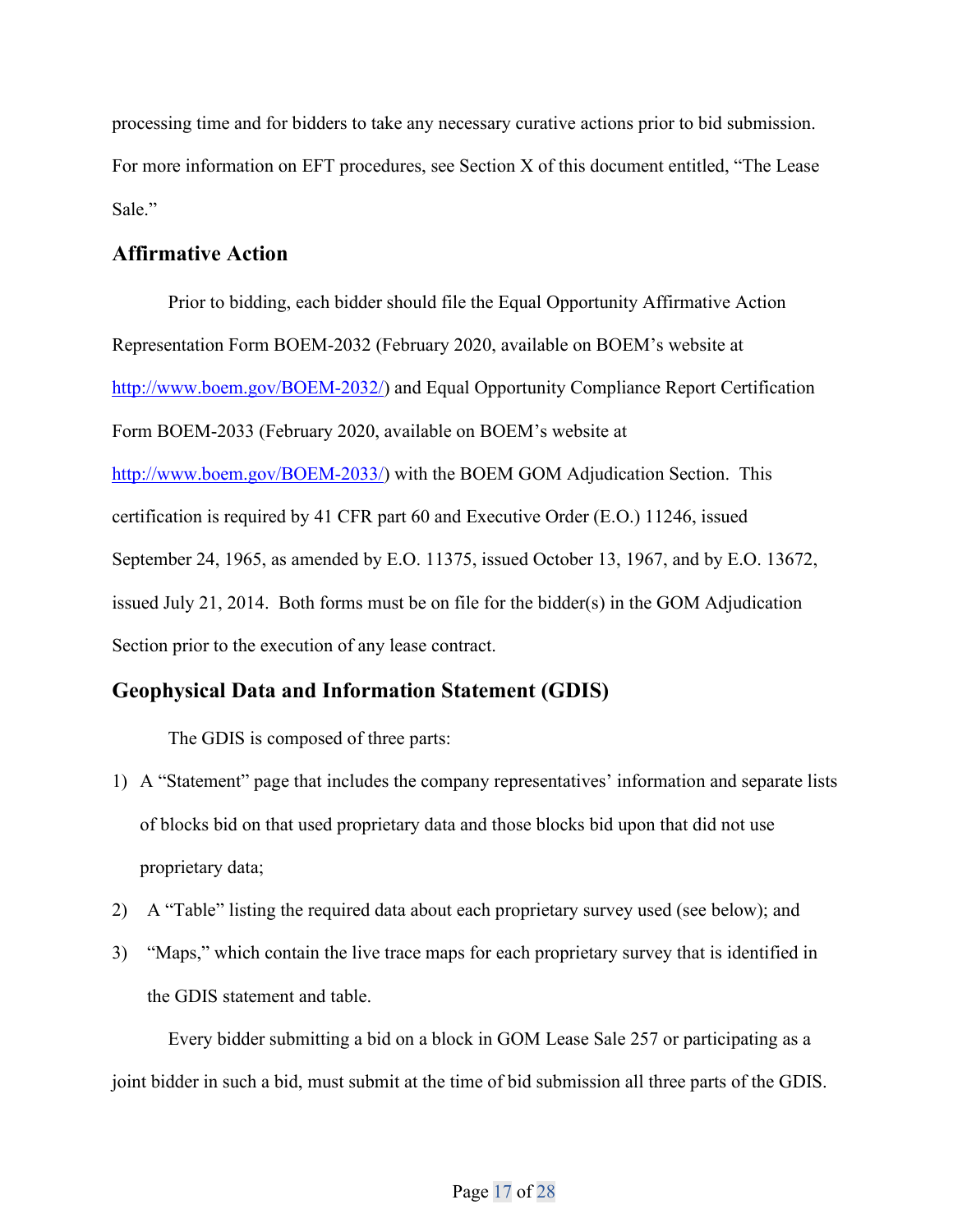A bidder must submit the GDIS *even if a joint bidder or bidders on a specific block also have submitted a GDIS.* Any speculative data that has been reprocessed externally or "in-house" is considered proprietary due to the proprietary processing and is no longer considered to be speculative.

The bidder or bidders must submit the GDIS in a separate and sealed envelope and must identify all proprietary data; reprocessed speculative data, and/or any Controlled Source Electromagnetic surveys, Amplitude Versus Offset (AVO) data, gravity data, and/or magnetic data; or other information used as part of the decision to bid or participate in a bid on the block. The bidder and joint bidder must also include a live trace map (e.g., .pdf and ArcGIS shapefile) for each proprietary survey identified in the GDIS illustrating the actual areal extent of the proprietary geophysical data in the survey (see the "Example of Preferred Format" that is included in the Final NOS package for additional information). The shape file must not include cultural resources information; only the live trace map of the survey itself.

The GDIS statement must include the name, phone number, and full address for a contact person and an alternate, who are both knowledgeable about the geophysical information and data listed and who are available for 30 days after the sale date. The GDIS statement must also include a list of all blocks bid upon that did not use proprietary or reprocessed pre- or post-stack geophysical data and information, as part of the decision to bid or to participate as a joint bidder in the bid. **Bidders must submit the GDIS statement even if no proprietary geophysical data and information were used in bid preparation for the block.**

An example of the preferred format of the table is included in the Final NOS package, and a blank digital version of the preferred table can be accessed on the GOM Lease Sale 257 webpageat [http://www.boem.gov/Sale-257/.](http://www.boem.gov/Sale-257/) The GDIS table should have columns that clearly state the following: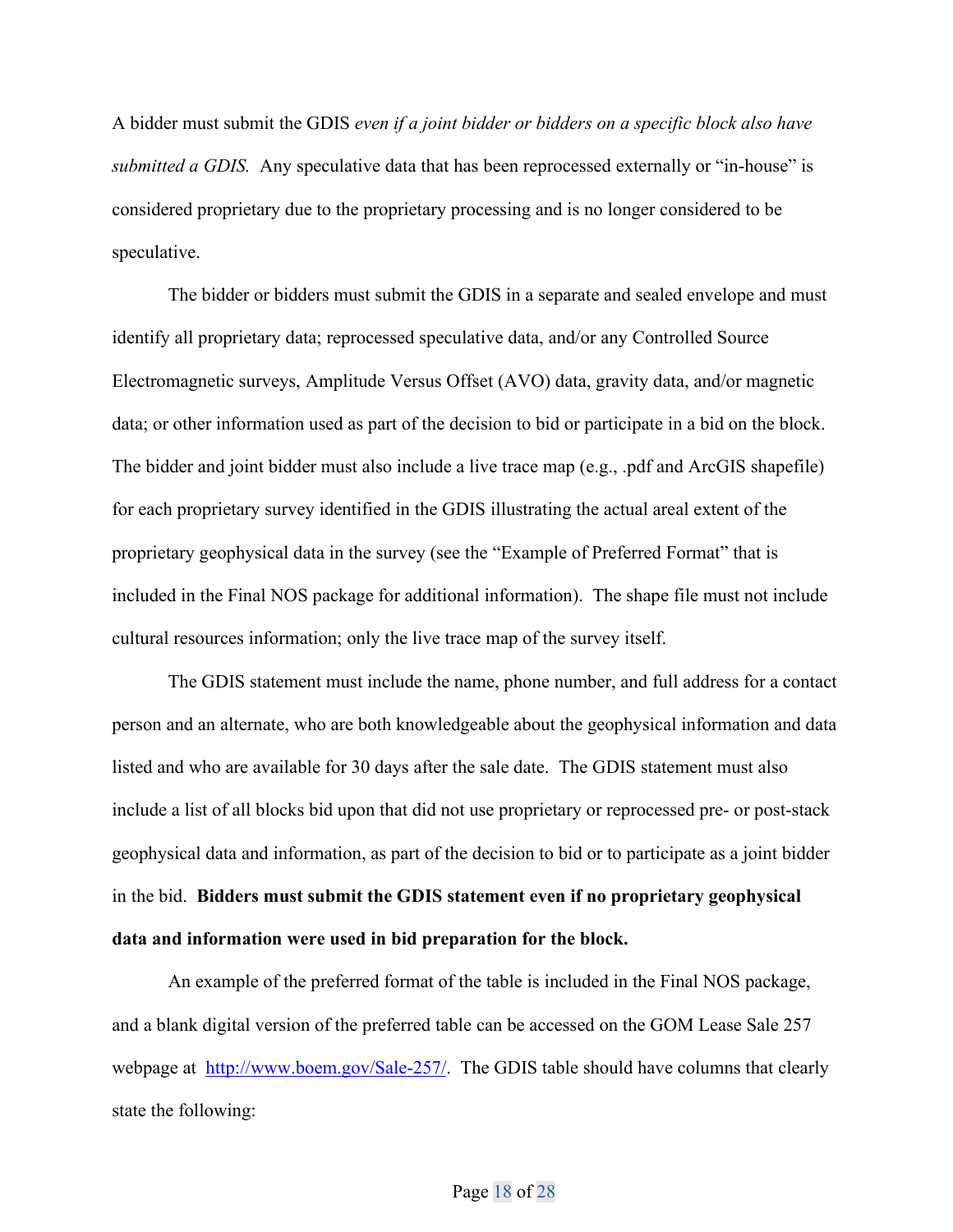- The sale number;
- The bidder company's name;
- The joint bidder's company's name (if applicable);
- The company providing Proprietary Data to BOEM;
- The block area and block number bid upon;
- The owner of the original data set (i.e., who initially acquired the data);
- The industry's original name of the survey (e.g., E Octopus);
- The BOEM permit number for the survey;
- Whether the data set is a fast-track version;
- Whether the data is speculative or proprietary;
- The data type (e.g., 2-D, 3-D, or 4-D; pre-stack or post-stack; time or depth);
- The migration algorithm (e.g., Kirchhoff migration, wave equation migration, reverse migration, reverse time migration) of the data and areal extent of bidder survey (i.e., number of line miles for 2-D or number of blocks for 3-D);
- The live proprietary survey coverage (2-D miles 3-D blocks);
- The computer storage size, to the nearest gigabyte, of each seismic data and velocity volume used to evaluate the lease block;
- Who reprocessed the data;
- Date the final reprocessing was completed (month and year);
- If data were previously sent to BOEM, list the sale number and date of the sale for which it was used;
- Whether proprietary or speculative AVO/AVA (PROP/SPEC) was used;
- Date AVO or AVA was sent to BOEM if sent prior to the sale;

#### Page 19 of 28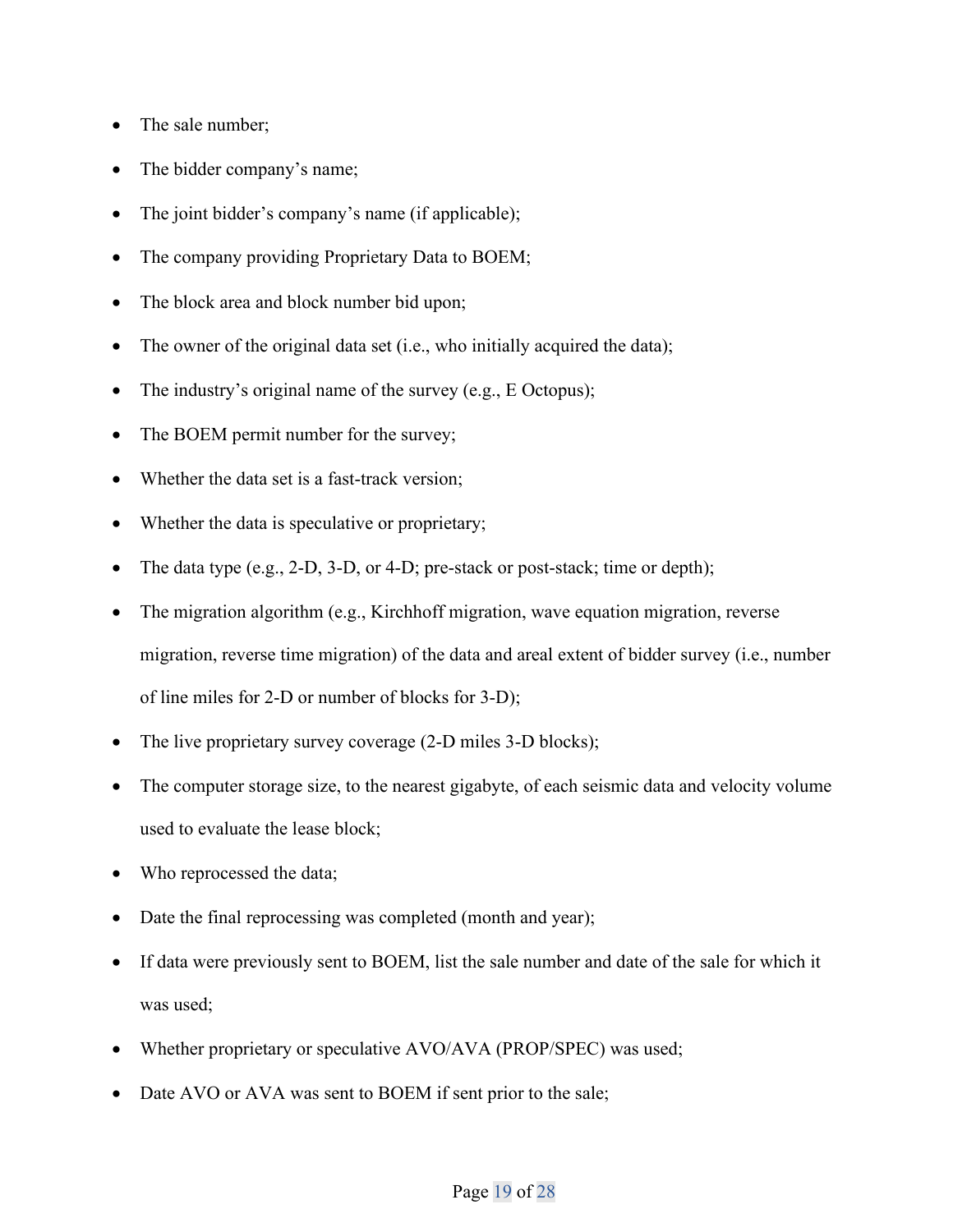- Whether AVO/AVA is time or depth (PSTM or PSDM);
- Which angled stacks were used (e.g., NEAR, MID, FAR, ULTRAFAR);
- Whether the company used Gathers to evaluate the block in question; and
- Whether the company used Vector Offset Output (VOO) or Vector Image Partitions (VIP) to evaluate the block in question.

BOEM will use the computer storage size information to estimate the reproduction costs for each data set, if applicable. BOEM will determine the availability of reimbursement of production costs consistent with 30 CFR 551.13.

BOEM reserves the right to inquire about alternate data sets, to perform quality checks, and to compare the listed and alternative data sets to determine which data set most closely meets the needs of the fair market value determination process. See the "Example of Preferred Format" that is included in the Final NOS package.

The GDIS maps are live trace maps (e.g., .pdf and ArcGIS shapefiles) that bidders should submit for each proprietary survey identified in the GDIS table. The maps should illustrate the actual areal extent of the proprietary geophysical data in the survey (see the "Example of Preferred Format" that is included in the Final NOS package for additional information). As previously stated, the shapefile must not include cultural resources information, only the live trace map of the survey itself.

Pursuant to 30 CFR 551.12 and 30 CFR 556.501, as a condition of the sale, the BOEM GOM Regional Director requests that all bidders and joint bidders submit the proprietary data identified on their GDIS within 30 days after the lease sale (unless notified after the lease sale that BOEM has withdrawn the request). This request only pertains to proprietary data that is not commercially available. Commercially available data should not be submitted to BOEM unless specifically requested by BOEM. No reimbursement will be provided for unsolicited data sent to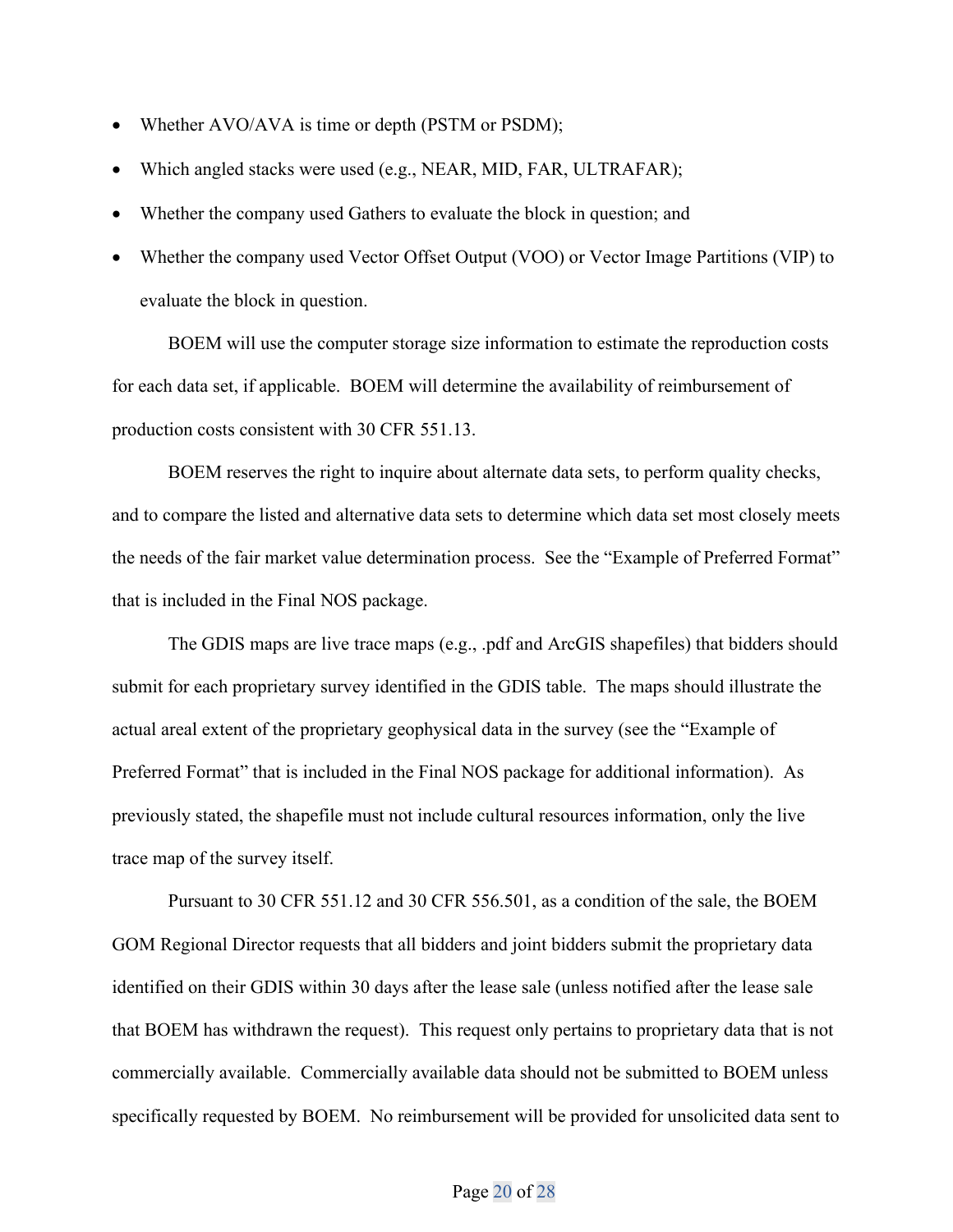BOEM. The BOEM GOM RD will notify bidders and joint bidders of any withdrawal of the request, for all or some of the proprietary data identified on the GDIS, within 15 days of the lease sale. Where the BOEM GOM RD has notified bidders and joint bidders that the request for such proprietary data has been withdrawn, reimbursement will not be provided. Pursuant to 30 CFR part 551 and 30 CFR 556.501, as a condition of this sale, all bidders that are required to submit data must ensure that the data are received by BOEM no later than the 30th day following the lease sale, or the next business day if the submission deadline falls on a weekend or Federal holiday.

The data must be submitted to BOEM at the following address:

Bureau of Ocean Energy Management

Resource Studies, GM 881A

1201 Elmwood Park Blvd.

New Orleans, Louisiana 70123-2304

BOEM recommends that bidders mark the submission's external envelope as "Deliver Immediately to DASPU." BOEM also recommends that bidders submit the data in an internal envelope, or otherwise marked, with the following designation: "Geophysical Data and Information Statement for Oil and Gas Lease Sale 257", Company Name, GOM Company Qualification Number, and "Proprietary Data."

In the event a person supplies any type of data to BOEM, that person must meet the following requirements to qualify for reimbursement:

1) Must be registered with the System for Award Management (SAM), formerly known as the Central Contractor Registration (CCR). CCR usernames will not work in SAM. A new SAM user account is needed to register or update an entity's records. The website for registering is [gsa.gov/iaesystems.](http://gsa.gov/iaesystems)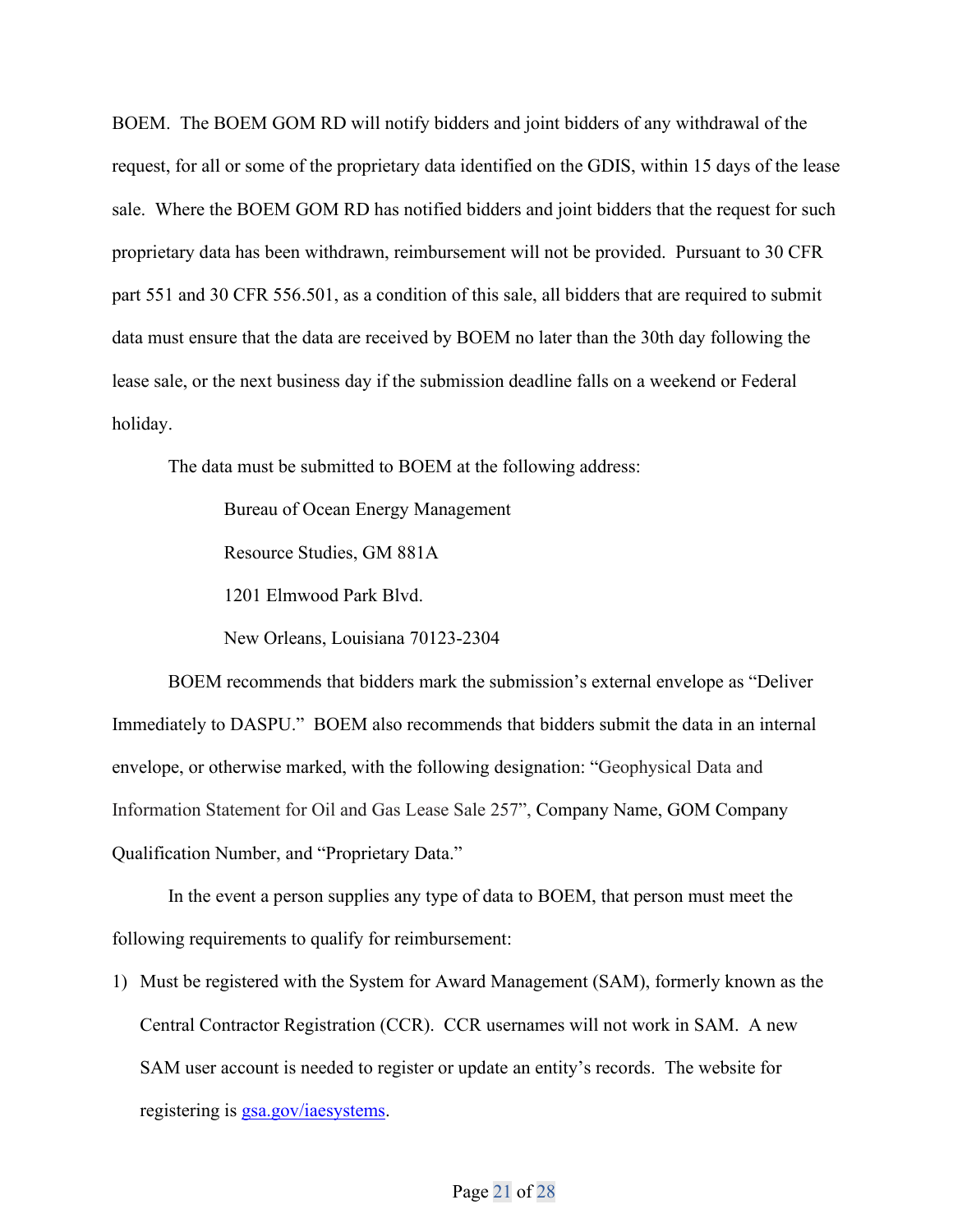- 2) Must be enrolled in the U.S. Treasury's Invoice Processing Platform (IPP) for electronic invoicing; to enroll go to [https://www.ipp.gov/.](https://www.ipp.gov/) Access then will be granted to use the IPP for submitting requests for payment. When submitting a request for payment, the assigned Purchase Order Number must be included.
- 3) Must have a current On-line Representations and Certifications Application at [gsa.gov/iaesystems.](http://gsa.gov/iaesystems)

**Please Note**: Digital copies and duplicate hardcopies should be submitted for the GDIS Statement, Table and Maps. The GDIS Statement should be sent in as a digital PDF. The GDIS Information Table must be submitted digitally as an Excel spreadsheet. The Proprietary Maps should be sent in as PDF files and the live trace outline of each proprietary survey should also be submitted as a shapefile. Please flatten all layered PDF files, since layered PDFs can have many objects. Layered PDFs can cause problems opening or printing the file correctly. Bidders may submit the digital files on a CD, DVD, or any USB external drive (formatted for Windows). If bidders have any questions, please contact Ms. Dee Smith at (504) 736-2706, or Ms. Teree Campbell at (504) 736-3231.

Bidders should refer to Section X of this document, "The Lease Sale: Acceptance, Rejection, or Return of Bids," regarding a bidder's failure to comply with the requirements of the Final NOS, including any failure to submit information as required in the Final NOS or Final NOS package.

#### **Telephone Numbers/Addresses of Bidders**

BOEM requests that bidders provide this information in the suggested format prior to or at the time of bid submission. The suggested format is included in the Final NOS package. The form must not be enclosed inside the sealed bid envelope.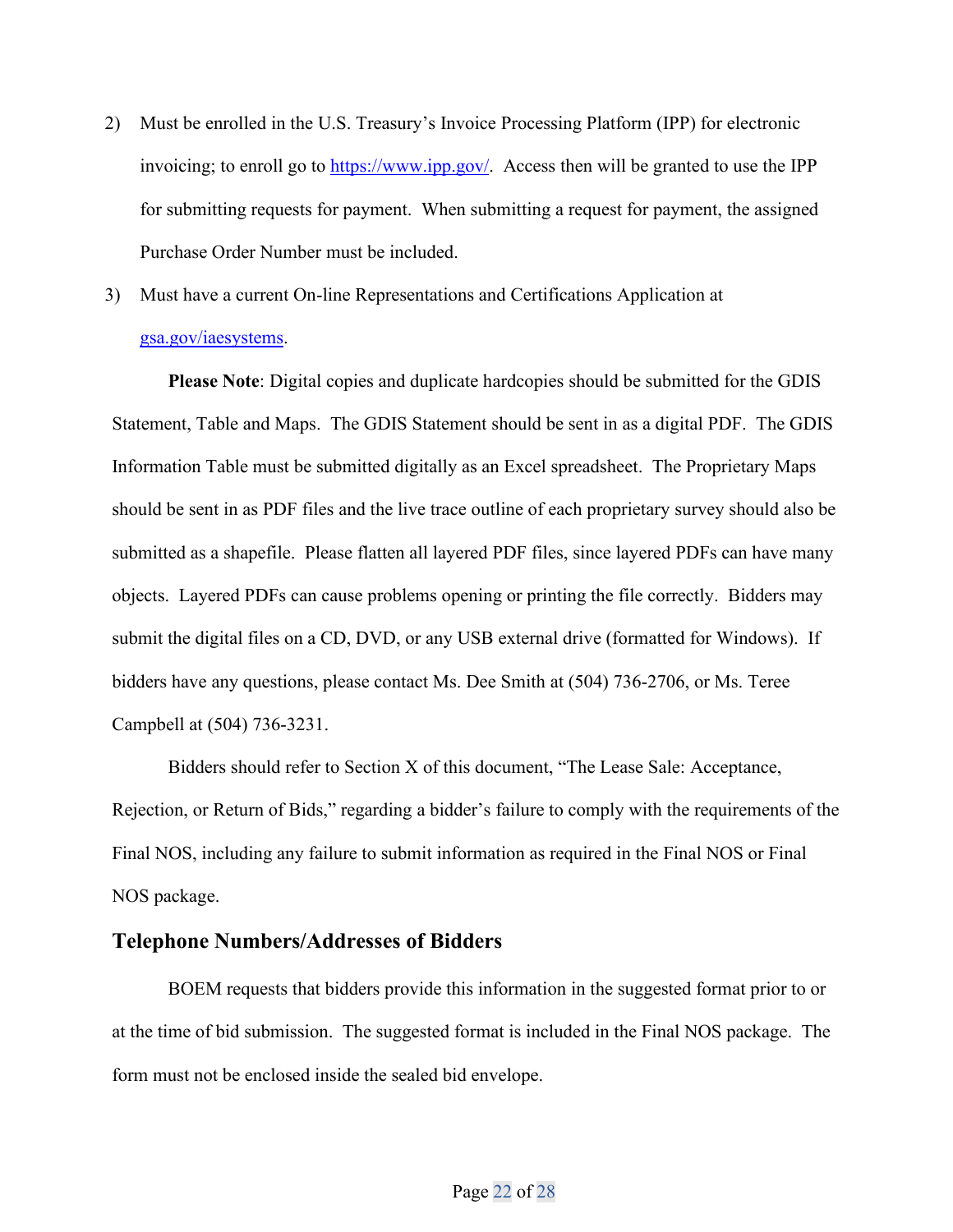## **Additional Documentation**

BOEM may require bidders to submit other documents in accordance with 30 CFR 556.107, 30 CFR 556.401, 30 CFR 556.501, and 30 CFR 556.513.

# <span id="page-22-0"></span>**VIII.Bidding Rules and Restrictions**

## **Restricted Joint Bidders**

On April 26, 2021, BOEM published the most recent List of Restricted Joint Bidders in the *Federal Register* at 86 FR 22067. Potential bidders are advised to refer to the *Federal Register* prior to bidding for the most current List of Restricted Joint Bidders in place at the time of the lease sale. Please refer to the joint bidding provisions at 30 CFR 556.511-556.515.

## **Authorized Signatures**

All signatories executing documents on behalf of the bidder(s) must execute the same in conformance with the BOEM qualification records. Bidders are advised that BOEM considers the signed bid to be a legally binding obligation on the part of the bidder(s) to comply with all applicable regulations, including that requiring payment of one-fifth of the bonus bid on all high bids. A statement to this effect is included on each bid form (see the document "Bid Form" that is included in the Final NOS package).

## **Unlawful Combination or Intimidation**

BOEM warns bidders against violation of 18 U.S.C. § 1860, which prohibits unlawful combination or intimidation of bidders.

#### **Bid Withdrawal**

Bids may be withdrawn only by written request delivered to BOEM prior to the bid submission deadline via any parcel delivery service. Withdrawals will not be accepted in person or via email. The withdrawal request must be on company letterhead and must contain the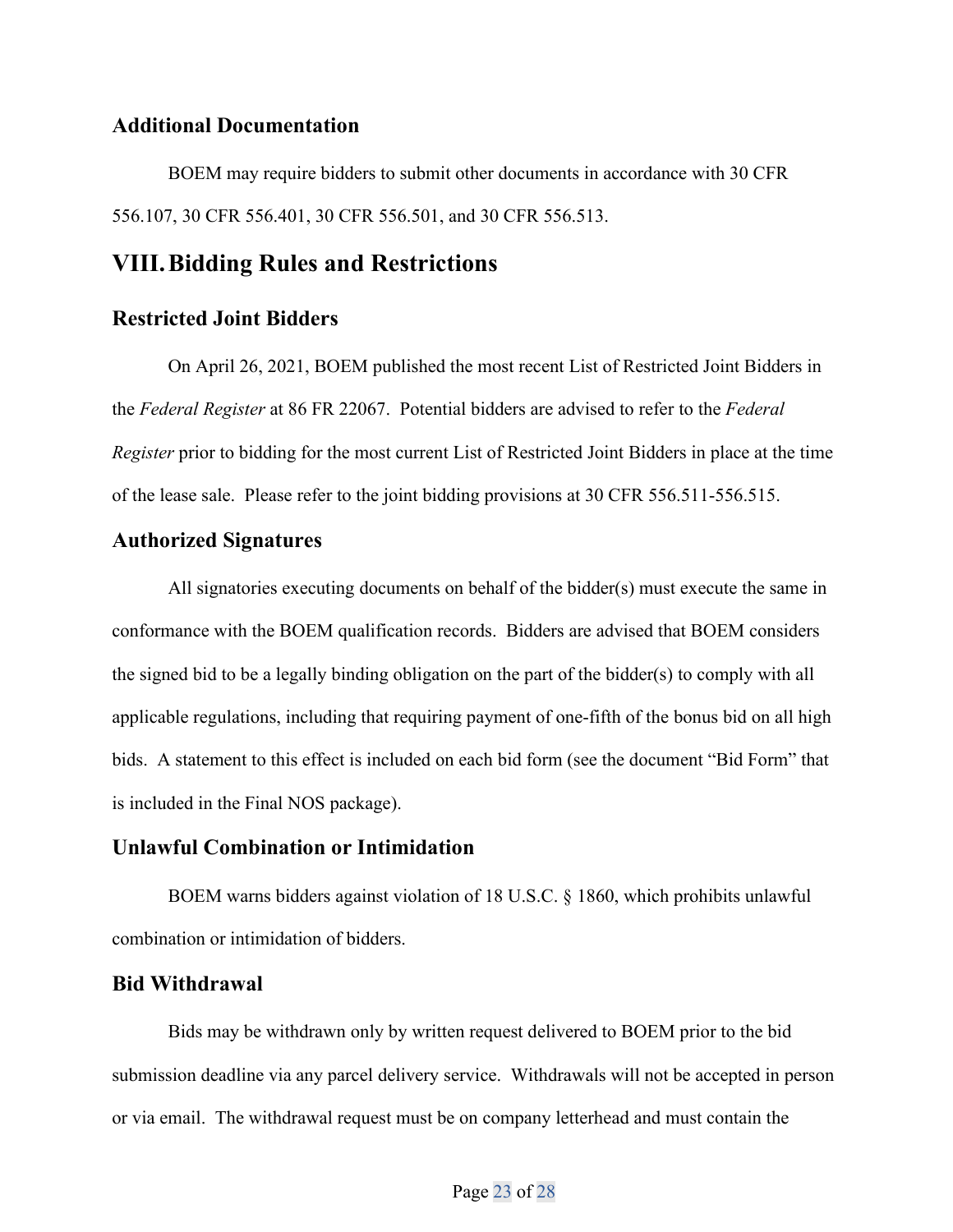bidder's name, its BOEM qualification number, the map name/number, and the block number(s) of the bid(s) to be withdrawn. The withdrawal request must be executed by one or more of the representatives named in the BOEM qualification records. The name and title of the authorized signatory must be typed under the signature block on the withdrawal request. The BOEM GOM RD, or the RD's designee, will indicate approval by signing and dating the withdrawal request.

## **Bid Rounding**

Minimum bonus bid calculations, including rounding, for all blocks are shown in the document "List of Blocks Available for Leasing" included in the Final NOS package. The bonus bid amount must be stated in whole dollars. If the acreage of a block contains a decimal figure, then prior to calculating the minimum bonus bid, BOEM will round up to the next whole acre. The appropriate minimum rate per acre will be applied to the whole (rounded up) acreage. The bonus bid amount must be greater than or equal to the minimum bonus bid, as calculated and stated in the Final NOS package.

## <span id="page-23-0"></span>**IX. Forms**

The Final NOS package includes instructions, samples, and/or the preferred format for the items listed below. BOEM strongly encourages bidders to use the recommended formats. If bidders use another format, they are responsible for including all the information specified for each item in the Final NOS package.

1) Bid Form

- 2) Sample Completed Bid
- 3) Sample Bid Envelope
- 4) Sample Bid Mailing Envelope
- 5) Telephone Numbers/Addresses of Bidders Form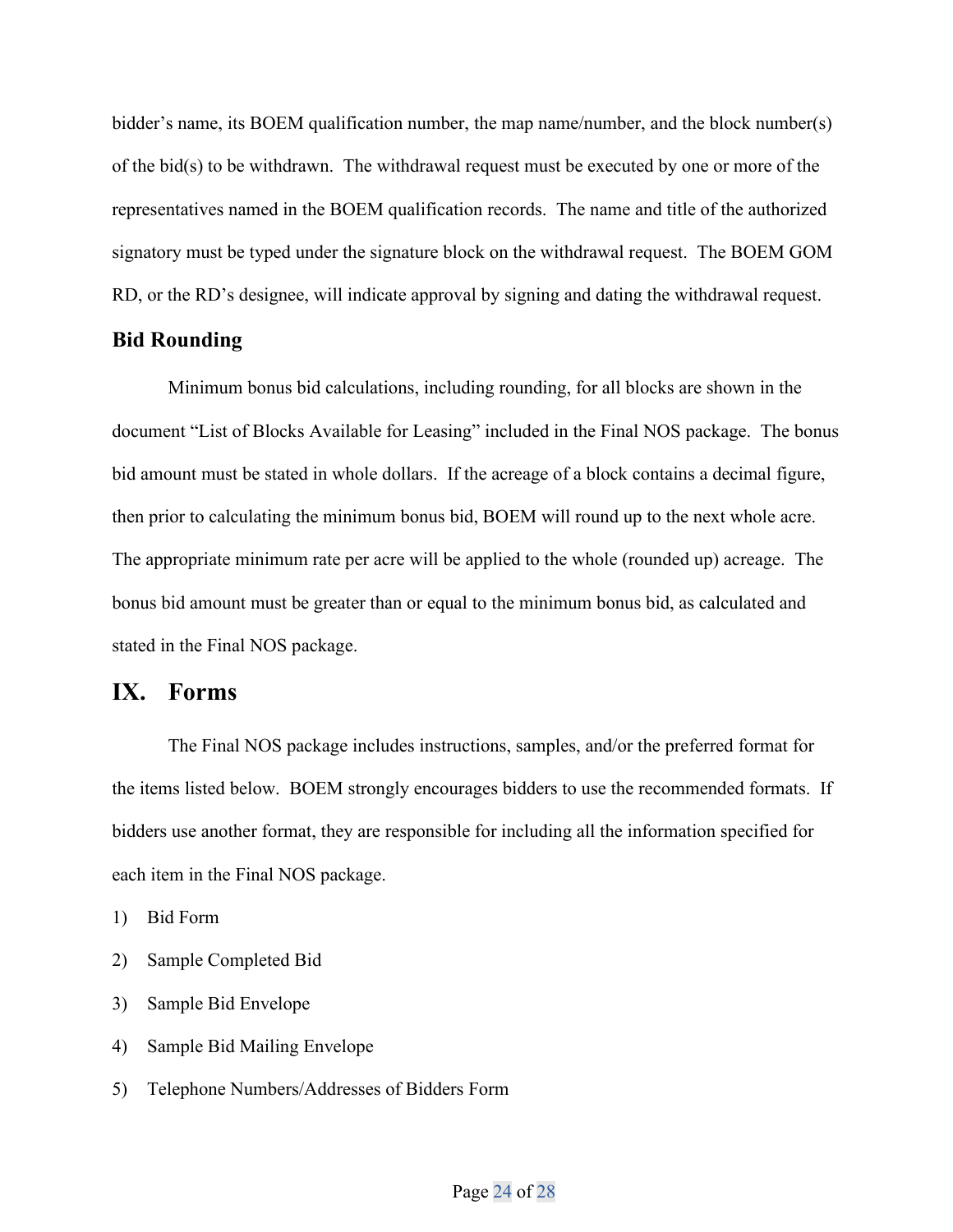- 6) GDIS Form
- 7) GDIS Envelope Form

# <span id="page-24-0"></span>**X. The Lease Sale**

## **Bid Opening and Reading**

Sealed bids received in response to the Final NOS will be opened at the place, date, and hour specified under the "DATES" and "ADDRESSES" sections of the Final NOS. The venue will not be open to the public. Instead, the bid opening will be available for the public to view on BOEM's website at [www.boem.gov](http://www.boem.gov/) via live streaming. The opening of the bids is for the sole purpose of publicly announcing and recording the bids received; no bids will be accepted or rejected at that time.

## **Bonus Bid Deposit for Apparent High Bids**

Each bidder submitting an apparent high bid must submit a bonus bid deposit to ONRR equal to one-fifth of the bonus bid amount for each such bid. A copy of the notification of the high bidder's one-fifth bonus bid amount can be obtained on the BOEM website at <http://www.boem.gov/Sale-257/> under the heading "Notification of EFT 1/5 Bonus Liability" after 1:00 p.m. on the day of the sale. All payments must be electronically deposited into an interest-bearing account in the U.S. Treasury by 1:00 p.m. Eastern Time the day following the bid reading (no exceptions). Account information is provided in the "Instructions for Making Electronic Funds Transfer Bonus Payments" found on the BOEM website identified above.

Submitting payment to your financial institution as soon as possible the day of bid reading, but no later than 7:00 pm Eastern Time the day of bid reading, will help ensure that deposits have time to process through the U.S. Treasury and post to ONRR. ONRR cannot confirm payment until the monies have been moved into settlement status by the U.S. Treasury.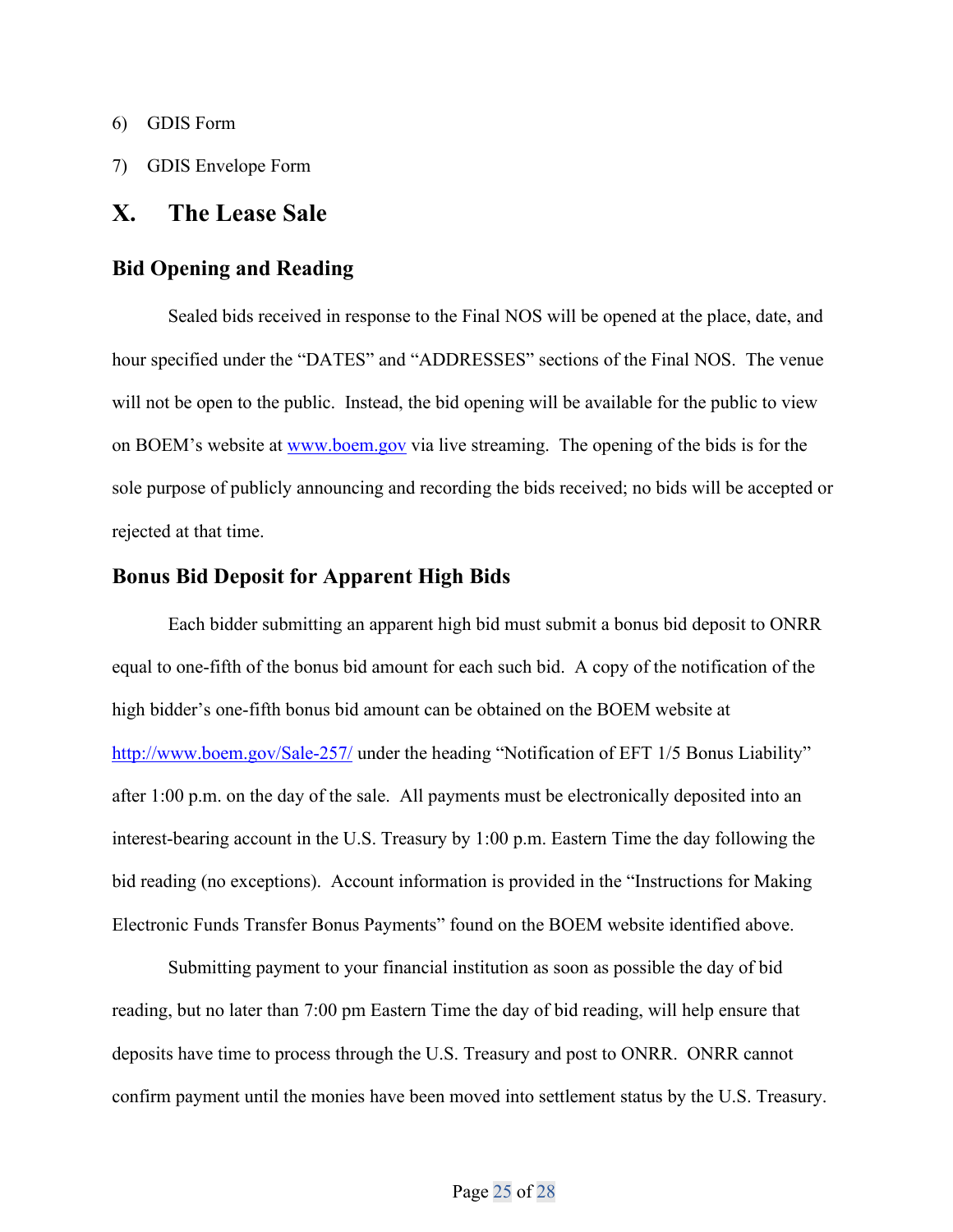BOEM requires bidders to use EFT procedures for payment of one-fifth bonus bid deposits for GOM Lease Sale 257, following the detailed instructions contained on the ONRR Payment Information webpage at [https://www.onrr.gov/ReportPay/payments.htm.](https://www.onrr.gov/ReportPay/payments.htm) Acceptance of a deposit does not constitute, and will not be construed as, acceptance of any bid on behalf of the United States.

## **Withdrawal of Blocks**

The United States reserves the right to withdraw any block from this lease sale prior to issuance of a written acceptance of a bid for the block.

#### **Acceptance, Rejection, or Return of Bids**

The United States reserves the right to reject any and all bids, regardless of the amount offered. Furthermore, no bid will be accepted, and no lease for any block will be awarded to any bidder, unless:

- 1) The bidder has complied with all applicable regulations and requirements of the Final NOS, including those set forth in the documents contained in the Final NOS package;
- 2) The bid is the highest valid bid; and
- 3) The amount of the bid has been determined to be adequate by the authorized officer.

Any bid submitted that does not conform to the requirements of the Final NOS and Final NOS package, OCSLA, or other applicable statute or regulation will be rejected and returned to the bidder. The United States Department of Justice and the Federal Trade Commission will review the results of the lease sale for any antitrust issues prior to the acceptance of bids and issuance of leases.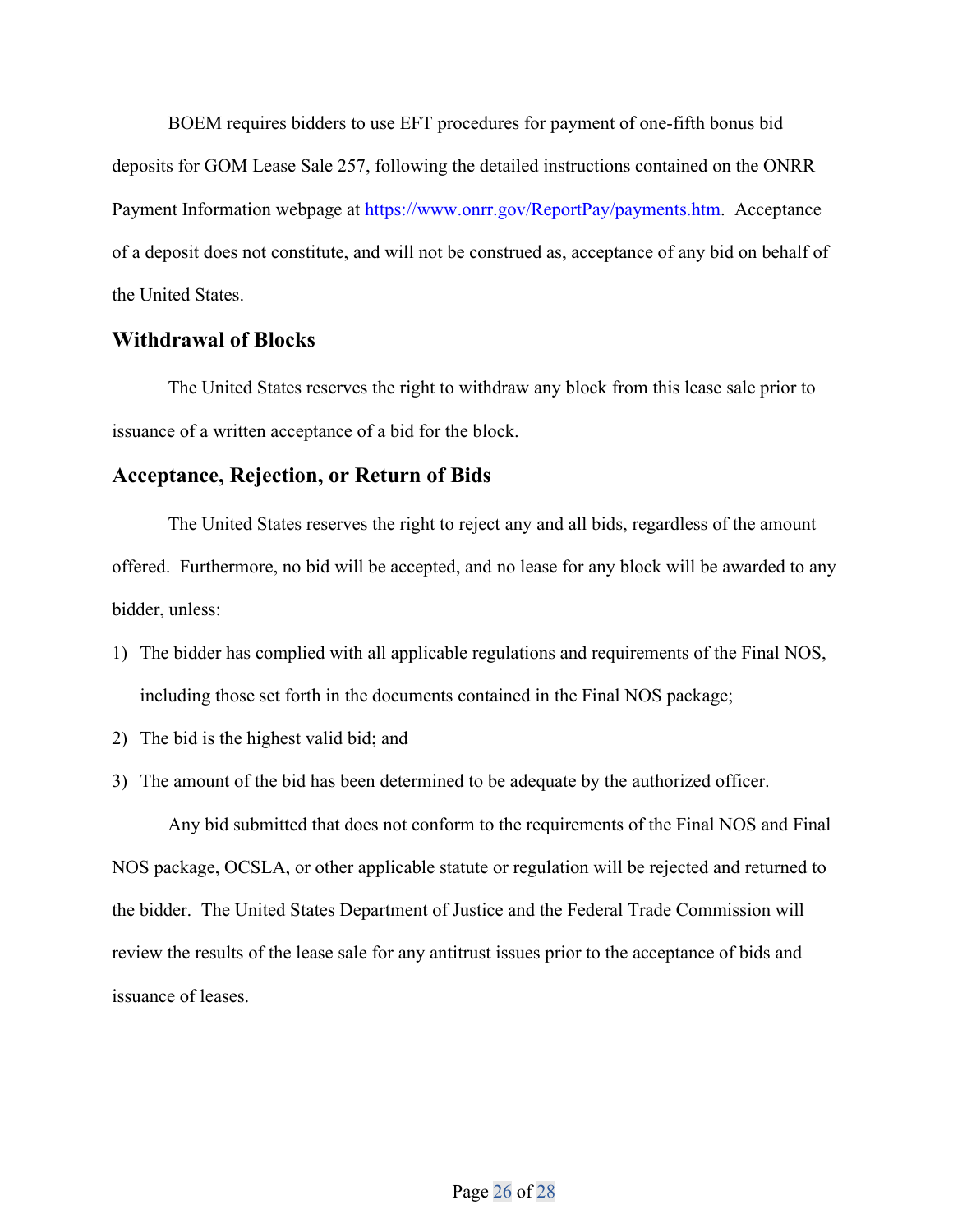#### **Bid Adequacy Review Procedures for GOM Lease Sale 257**

To ensure that the U.S. Government receives fair market value for the conveyance of leases from this sale, BOEM will evaluate high bids in accordance with its bid adequacy procedures, which are available on BOEM's website at [http://www.boem.gov/Oil-and-Gas-](http://www.boem.gov/Oil-and-Gas-Energy-Program/Leasing/Regional-Leasing/Gulf-of-Mexico-Region/Bid-Adequacy-Procedures.aspx)[Energy-Program/Leasing/Regional-Leasing/Gulf-of-Mexico-Region/Bid-Adequacy-](http://www.boem.gov/Oil-and-Gas-Energy-Program/Leasing/Regional-Leasing/Gulf-of-Mexico-Region/Bid-Adequacy-Procedures.aspx)[Procedures.aspx.](http://www.boem.gov/Oil-and-Gas-Energy-Program/Leasing/Regional-Leasing/Gulf-of-Mexico-Region/Bid-Adequacy-Procedures.aspx)

#### **Lease Award**

BOEM requires each bidder awarded a lease to complete the following:

- 1) Execute all copies of the lease (Form BOEM-2005 [February 2017], as amended);
- 2) Pay by EFT the balance of the bonus bid amount and the first year's rental for each lease issued in accordance with the requirements of 30 CFR 218.155 and 556.520(a); and
- 3) Satisfy the bonding requirements of 30 CFR part 556, subpart I, as amended.

ONRR requests that only one transaction be used for payment of the balance of the bonus bid amount and the first year's rental. Once ONRR receives such payment, the bidder awarded the lease may not request a refund of the balance of the bonus bid amount or first year's rental payment.

# <span id="page-26-0"></span>**XI. Delay of Sale**

The BOEM GOM RD has the discretion to change any date, time, and/or location specified in the Final NOS package in the case of an event that the BOEM GOM RD deems could interfere with a fair and orderly lease sale process. Such events could include, but are not limited to, natural disasters (e.g., earthquakes, hurricanes, floods), wars, riots, acts of terrorism, fires, strikes, civil disorder, or other events of a similar nature. In case of such events, bidders